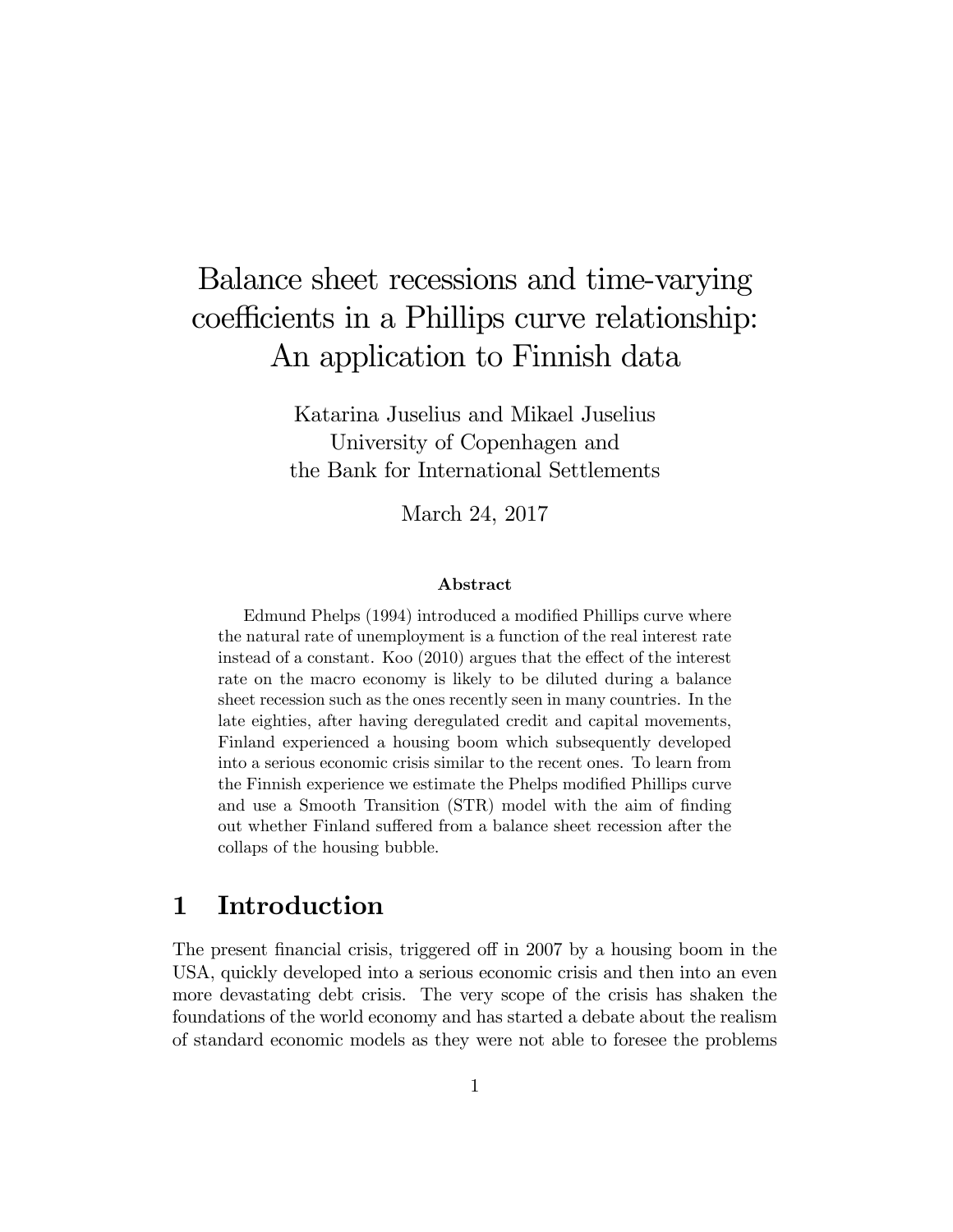ahead (see eg. Colander et al. 2008). Thus, such models lack features that otherwise could have warned us about the approaching disaster and possibly prevented it. These deficiencies may render them unable to provide the necessary policy guidelines for dealing with the still ongoing crises. The question we raise in this paper is whether there are useful lessons to be learnt by studying the dynamics of a previous real estate bubble.

While Japan in the mid-nineties is a well-known case of a house bubble that was followed by a long balance-sheet recession (Koo, 2010), Finland also went through a similar crisis a few years before the Japanese one. Deregulation of the Finnish credit market in 1986 resulted in a booming house market and the build-up of a serious house price bubble. At the same time Finland was hit by a serious external shock when the former Sovjetunion collapsed and abolished the previous bilateral trade agreement with Finland. A severe banking crisis in Sweden, a main trading partner of Finland, contributed to the severness of the crisis after the house bubble burst in 1990. As Figure 1 shows house prices dropped by roughly 60% and unemployment rose from a record low  $2\%$  to almost  $20\%$ . These are huge fluctuations which raise the question whether the scope for macroeconomic policy changed when Finland entered a balance sheet recession and if so, how?

In a recent book Koo (2010) argues that the interest rate is likely to become impotent as an instrument for monetary policy during a balancesheet recession. This is because private firms and individuals, that have become insolvent due to collapsing real estate prices, are forced to spend any gains from lower interest rates on deleveraging rather than on investment and consumption. In such a situation, low interest rates are not likely to lead to a boom in economic activity and, hence, inflationary pressure. Thus, when the economy moves into a balance-sheet recession, one would expect the relationship between interest rates and the unemployment rate to change.

The structural slumps theory of Phelps (1994) predicts that the natural rate of unemployment is a function of the real interest rate and, hence, provides a rationale for why the two should be related. However, in Phelps's theory the natural rate is a function of a stationary real interest rate (a consequence of the rational expectations hypothesis). Econometrically this is difficult to reconcile with the empirical finding that real interest rates typically exhibit long persistent swings which are difficult to distinguish from a unit root process.

Based on the theory of Imperfect Knowledge Economics (IKE), Frydman and Goldberg (2007) show that such persistent swings in real interest rates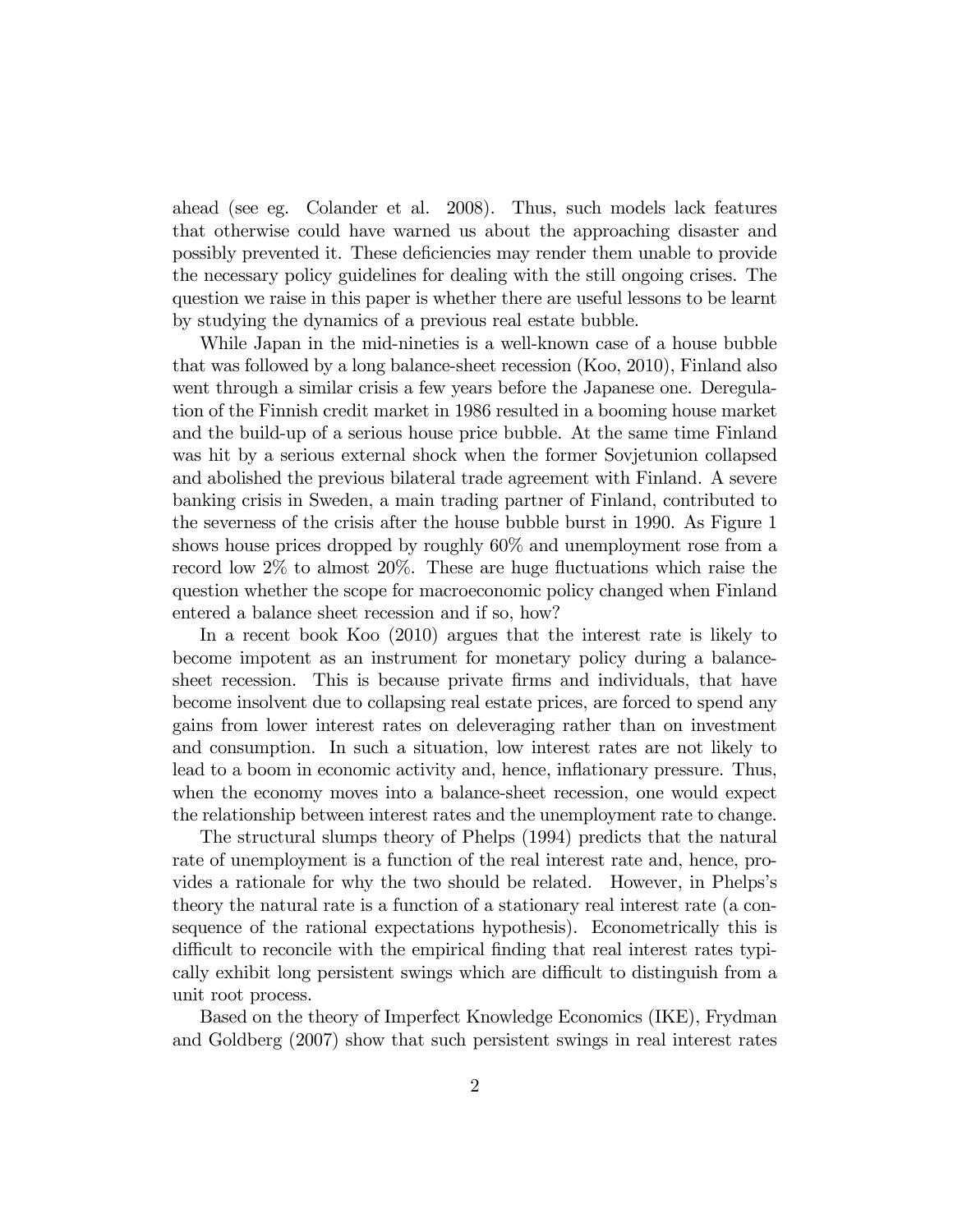

Figure 1: The development of real house prices and unemployment in Finland from 1983-2009.

are likely to be associated with financial market behavior  $\frac{1}{1}$ . Juselius (2013) argues that IKE combined with Phelps Structural Slumps theory can give the rationale for why the nominal interest rate exhibit much more persistence than the inflation rate and, hence, why the ex post real interest rates often move in a nonstationary manner.

The hypothesis that the Phillips curve has a unit root nonstationary natural rate is conveniently addressed in a Cointegration VAR (CVAR) analysis of ináation, unemployment and interest rates. But, as argued by Koo (2010) we should also expect to see a change in these properties when the economy enters a balance sheet recession. To test this possibility we apply the Smooth Transition (STR) model suggested by Teräsvirta (1994) and others to study the cointegration properties of the Phillips curve for Finnish data and how they might have changed after the bubble burst in 1990:1.

<sup>&</sup>lt;sup>1</sup>The theory of IKE predicts that speculation tends to drive the nominal exchange rate away from long-term Purchasing Power Parity (PPP) values and that this causes a compensating movement in the real interest rate differential. Thus, according to IKE, the long swings of the real exchange rate are primarily due to speculation in foreign currency.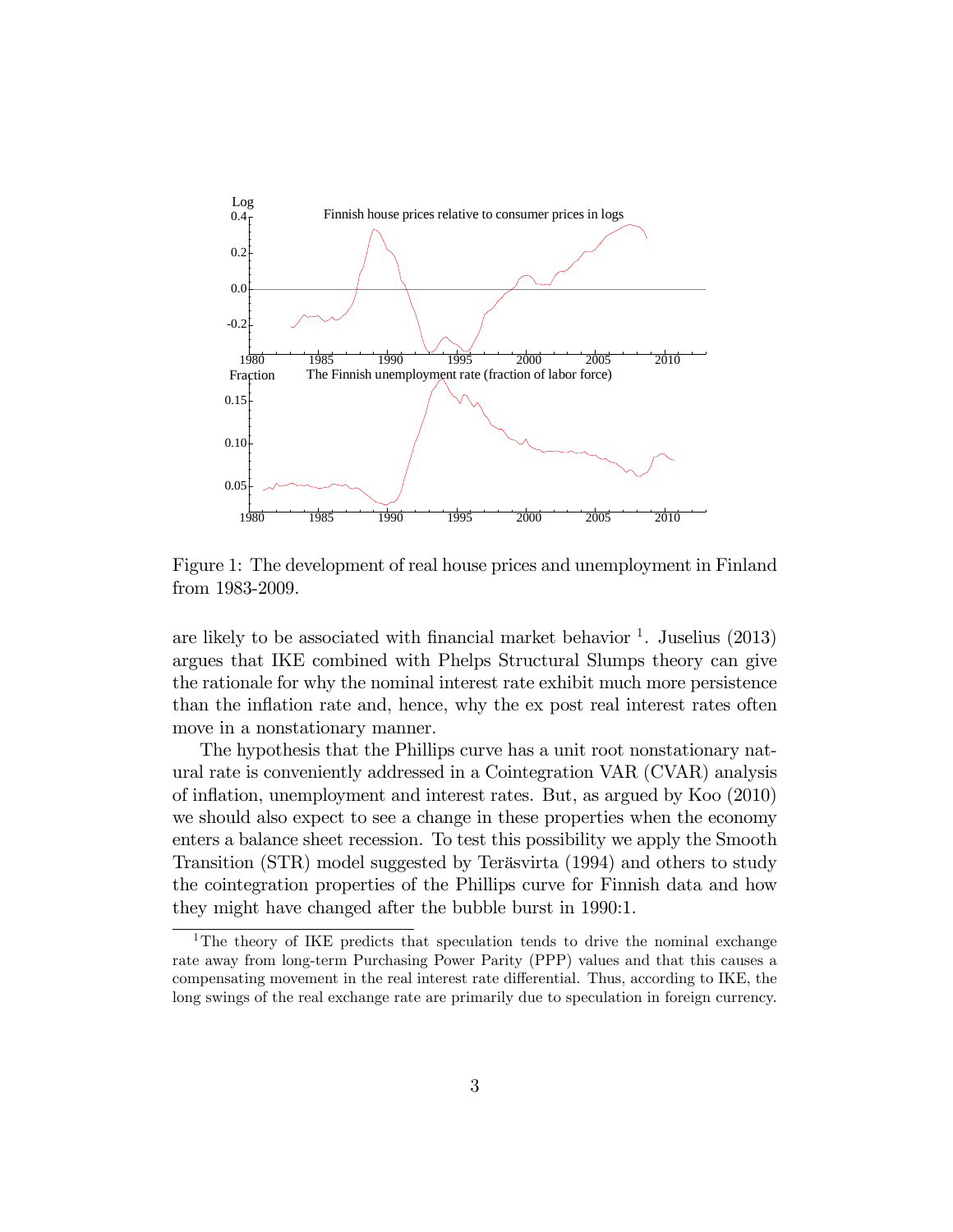## 2 The natural rate of unemployment and the Phillips curve

The Phillipís curve was historically established as an empirical regularity that seemed to work well in the fifties and the sixties. The relationship implies that inflation is negatively associated with unemployment. Friedman and Phelps (??) introduced the concept of a natural rate of unemployment which postulated that inflation is negatively related to the deviation from a constant natural rate. But in the seventies ináation and unemployment became positively co-moving in a so called stagflation relationship. This break-down of the previous empirical regularity seemed to be caused by the increasingly important role of inflationary expectations. As a result, the expectations augmented Phillips curve became the new standard. But, starting from the eighties inflation rate kept steadily declining whereas unemployment continued to exhibit long persistent swings. In particular many European countries experienced this kind of pattern which suggested that the Phillip's curve had again ceased to be empirically relevant.

The structural slumps theory, developed by Edmund Phelps in the early nineties, was an impressive attempt to address this problem. The aim was to explain how open economies connected by the world real interest rate (set in a global capital market) and the real exchange rate (determined in a global customers market for tradables) can be hit by long spells of unemployment. According to the structural slumps theory fluctuations in the real interest rates and real exchange rates play an important role in explaining the persistent long swings in the observed unemployment rates. The theoretical implication for the Phillips curve was that the natural rate of unemployment became a function of the domestic real interest rate. The structural slumps theory was, however, based on model consistent rational expectations and consequently real interest rates and real exchange rates were assumed stationary. This is contrary to empirical evidence that often finds that they are indistinguishable from a unit root process. Therefore, Juselius (2013) suggests that the structural slumps theory should be based on imperfect knowledge expectations to adequately explain the long persitent movements in the data. This is because in an Imperfect Knowledge Economy (IKE), Önancial behavior can be shown to drive assset prices persistently away from long-run benchmark values.

The intuition behind the Phelps natural rate with a nonstationary real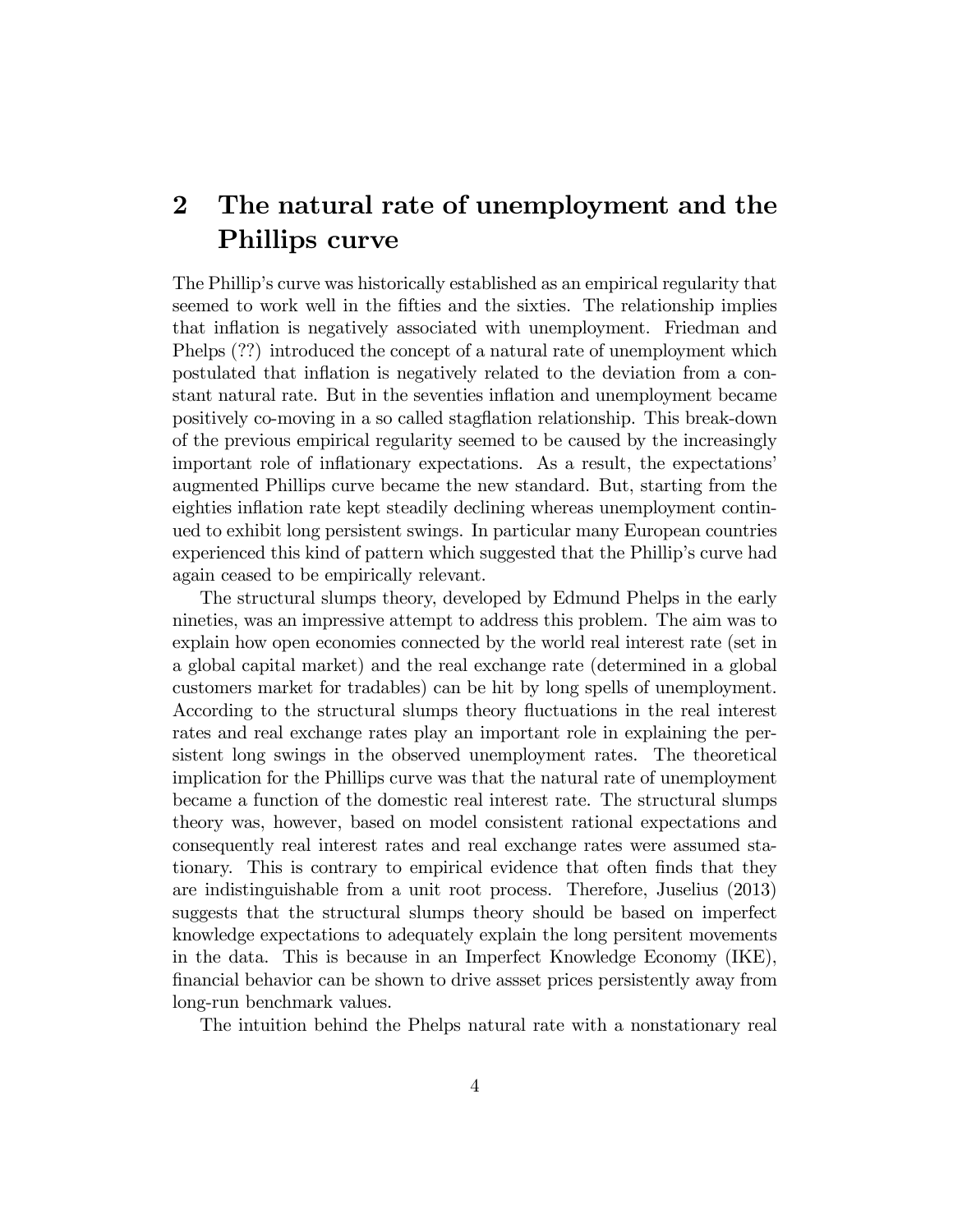interest rate is broadly as follows.

In an IKE economy the nominal exchange rate is primarily determined by financial speculation whereas prices of tradable goods, determined in very competitive customer markets, are not likely to be affected by speculation (energy, precious metals and, recently, grain may be exceptions in this respect). Thus, relative prices would fluctuate much less than nominal exchange rates so that real exchange rates would inherit the persistent swings of nominal exchange rates. Nominal interest rates are also likely to be affected by financial behavior, for example through international capital flows, and therefore fluctuate much more that price inflation. Thus, the real interest rate will inherit the persistent long swings of the nominal interest rate. A shock to the long-term interest rate (for example, as a result of an increase in the demand for capital) without a corresponding increase in the inflation rate, is likely to increase the amount of speculative capital moving into the economy. The exchange rate would appreciate, jeopardizing competitiveness in the tradable sector and the trade balance would worsen. The interest rate would start increasing as long as thet real exchange rate keeps appreciating (a self reinforcing feed-back loop). In such a situation, we would expect the structural imbalances in the economy to be growing and so would the uncertainty premium. This would continue until the uncertianty premium has become large enough to cause a reversal in the exchange rate. Under this scenario we would expect the real interest rate differential and the real exchange rate to move in similar persistent swings (Frydman and Goldberg, 2007, Johansen et al., 2011). Under such conditions, one would expect enterprises to use customer market pricing (Phelps, 1994) or alternatively pricing to market (Krugman, 1993) as their pricing strategy rather constant mark-up pricing.

The tendency of the domestic real interest rate to increase and the real exchange rate to appreciate at the same time is likely to aggravate domestic competitiveness in the tradable sector. In this set-up, enterprises cannot in general count on exchange rates to restore competitiveness after a permanent shock to relative costs. To preserve market shares, they would have to adjust productivity or profits rather than increasing their product price and one would expect profits to be squeezed in periods of persistent appreciation and increased in periods of depreciation. Under this scenario one would expect customer market pricing (Phelps, 1994) or alternatively pricing to market (Krugman, 1993) to replace constant mark-up pricing in a structural slumps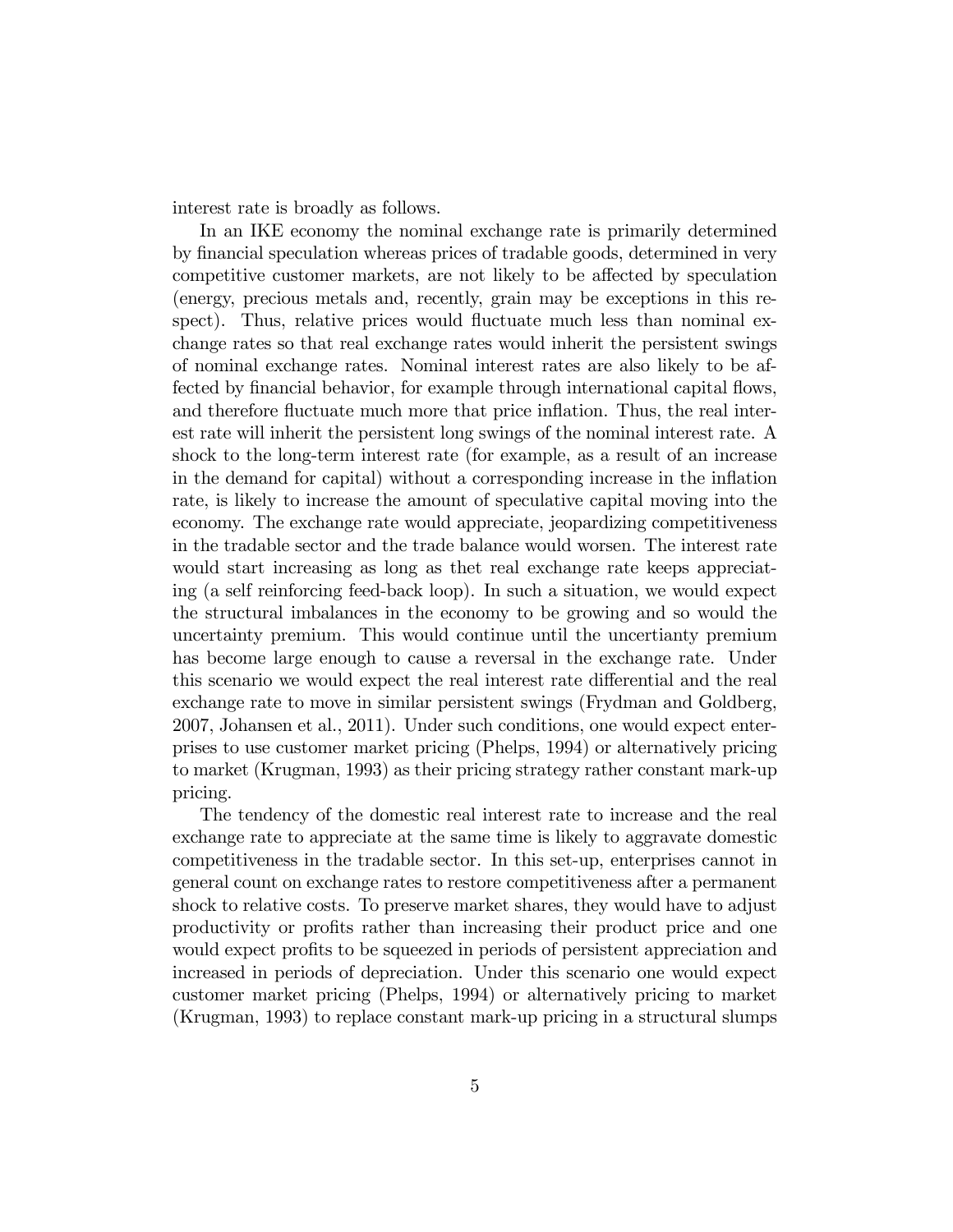economy with imperfect knowledge expectations. <sup>2</sup>

A customer market Örm, facing an increase in the domestic wage cost in excess of the foreign one, is likely to improve labor productivity rather than increasing product price. Labor productivity can be achieved by new technology or by producing the same output with less labor i.e. by laying o§ the least productive part of the labor force. In the latter case, the increase in productivity would be achieved at the cost of rising unemployment. Therefore, labor productivity and unemployment is expected to rise in periods of real currency appreciation and increasing real interest rates. Evidence of unemployment co-moving with trend-adjusted productivity and the real interest rate has been found, among others, in Juselius, K. (2006).

Unemployment above or below its time-varying natural rate generally affect nominal wage claims negatively and, hence, price inflation,  $\Delta p$ . In this set-up, the expectations augmented Phillips Curve:

$$
\Delta p = -b_1(u - u^n) + \Delta p^e \tag{1}
$$

has a natural rate,  $u^n = f(r)$ , which is a function of the real interest rate,  $r^3$   $\Delta p^e$  stands for expected inflation. How to properly measure expected inflation is not obvious. While model based rational expectations is a popular choice in the literature, such a choice is far from unproblematic as Castle et al. (2010) convincingly demonstrate. Under the assumption of imperfect knowledge the rational expections hypothesis is simply incorrect (Frydman and Goldberg, 2007, 2011). Because of this we have chosen to use the spread between the long and the short rate as a proxy for expected inflation.

Thus, the structural slumps theory in conjunction with IKE predicts that the unemployment rate and the real interest rate are co-moving both exhibiting similar persistent swings. If the two are cointegrated, then the unemployment gap  $u^n - f(r)$  is likely to be less persistent than unemployment rate itself and  $\Delta p$  and  $(u - u^n)$  can be cointegrated even though  $\Delta p$  and u might seem unrelated. This can explain the general failure to find empirical support for the Phillips curve in recent decades.

While the structural slumps mechanism is likely to work well when the major driver underlying the fluctuations in aggregate activity is the long

 $2E$ vidence of a nonstationary profit share co-moving with the real exchange rate has for instance been found in Juselius (2006, Chapter 20, Table 20.5).

<sup>3</sup>Evidence of a non-stationary natural rate as a function of the long-term real interest rate has been found among others in Juselius (2006) and Juselius and Ordonez (2009).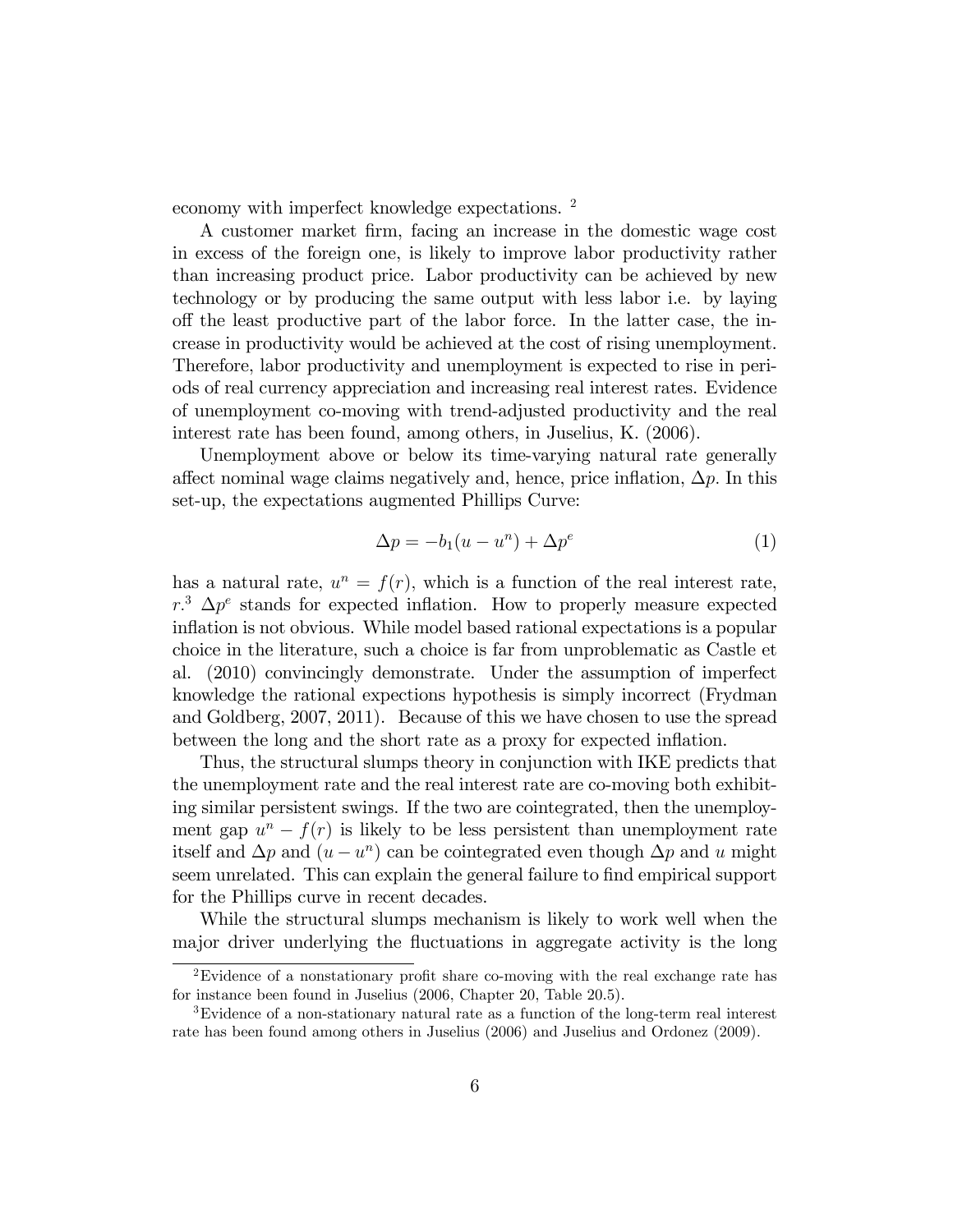swings in real exchange rates, it is less likely to work well in the wake of a fundamental Önancial crises as the present one (Koo, 2010, Miller and Stiglitz, 2010). This is because when numerous balance sheets in the economy are in the negative, savings will primarily be used for financial consolidation rather than for investment and consumption. Not even a zero interest rate may have the intended effect in such a situation as the Japanese experience in the nineties showed. Hence, the Phillips curve with a Phelsian natural rate may not be an adequate description of inflation in a balance-sheet recession.

## 3 Empirical methodology<sup>4</sup>

The idea is to test three different hypotheses about inflation and unemployment dynamics and compare the results.

- 1. The same constant parameter CVAR model can approximately describe normal and crisis periods.
- 2. The main effect of the crisis is a change in the equilibrium mean of the cointegration relations implying that the crisis which erupted in the early nineties caused the natural rate of unemployment to move to a higher level. It involves re-estimating the model with a step-dummy restricted to the cointegration relations.
- 3. The relationship among interest rates, unemployment and inflation will change when the economy moves into a balance sheet recession. This will be tested with a two regime STR model for unemployment and inflation rate.

#### 3.1 Specification of CVAR model

We consider the following linear cointegrated VAR model (Johansen, 1995) for  $x'_t = [\Delta p_t, u_t, rb_t, spr_t]$ :

$$
\Delta x_t = \alpha \beta' x_{t-1} + \alpha \beta_0 + \alpha \beta_{01} D s_{90,t} + \Gamma_1 \Delta x_{t-1} + \phi_1 D_{p,90,t} + \phi_2 D_{p,94,t} + \Phi S_t + \varepsilon_t,
$$
\n(2)

<sup>&</sup>lt;sup>4</sup>All cointegration analyses have been done by CATS for RATS, Version 2.02, the STR analyses by the nonlinear least squares regression module in OxMetrics, partly by a program for calculating the Saikkonen and Choi estimator obtained by Choi. The graphs have been performed with OxMetrics.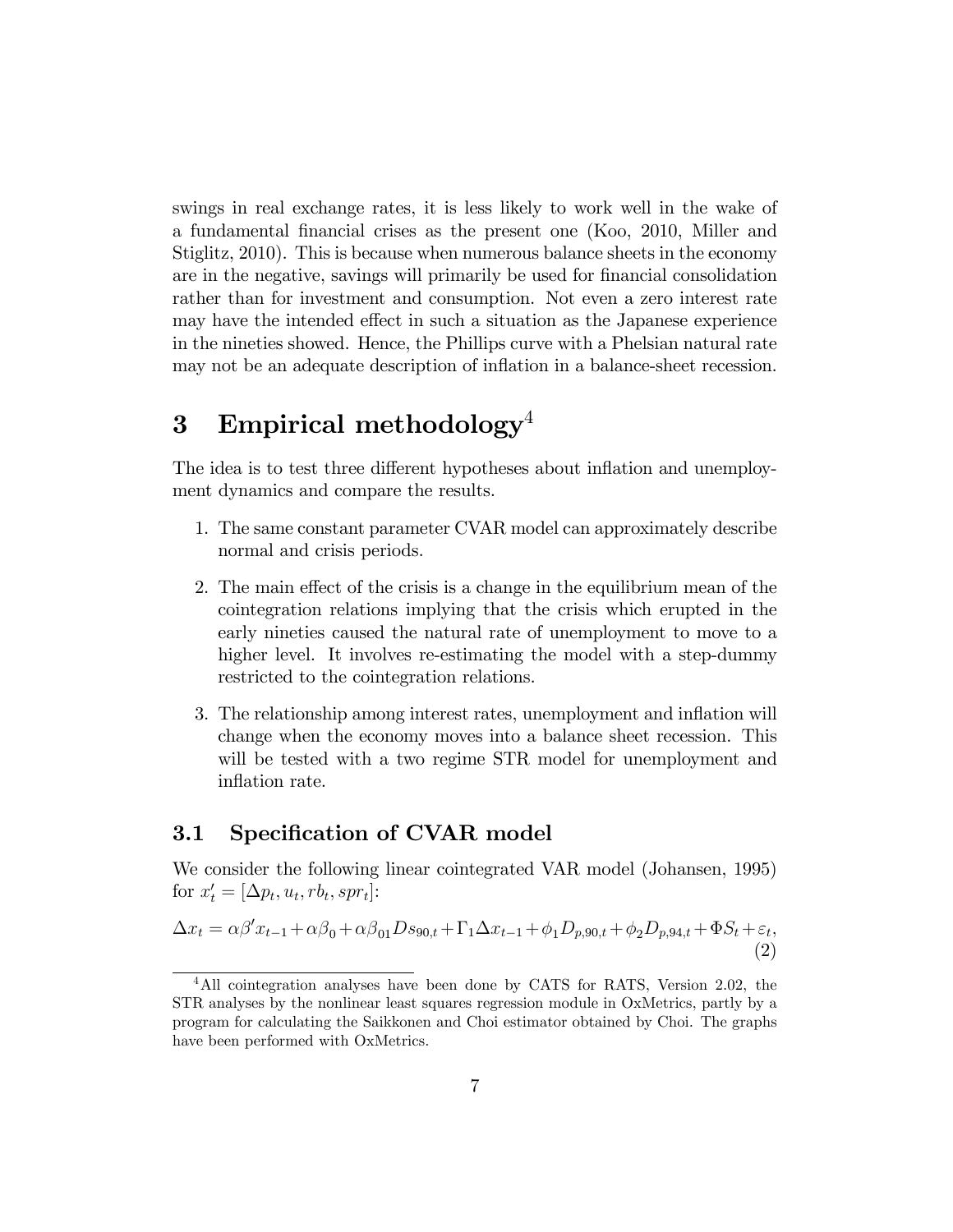#### where

- $\Delta p_t$  is measured as  $400(\Delta \log(CPI)_t)$ ,
- $u_t$  as the percentage of the number of unemployed in the workforce,
- $rb_t = b_t \Delta p_t$  with

 $- b_t$  the annual long-term bond rate,

- $spr_t = b_t s_t$  is the interest rate spread as a proxy for inflationary expectations by the market as well as the central bank, with
	- $s_t$  the short term interest rate,
- $\bullet$   $Ds_{90,t}$  is a step dummy defining the onset of the crisis measured as  $Ds_{90,t} = 1$  from 1990:1-2010:4, 0 otherwise,
- $\bullet$   $D_{p,90,t}$  and  $D_{p94,t}$ , are impulse dummies defined as 1 in 1990:1 and 1994:2, respectively, 0 otherwise where
	- $-D_{p,90,t}$  accounts for the extraordinary shock in house prices at the onset of the crisis and
	- $-D_{p94,t}$  accounts for the referendum in 1994 when Finland voted in favor of joining the EU and subsequently the EMU,
- $S_t$  is a vector of three seasonal dummies.

The sample consists of quarterly data 1982:2-2010:4. This period was to chosen to represent the In macroeconomic applications, the end of the seventies, beginning of the eighties typically represent a structural change from a more regulated to an increasingly deregulated world economy. Even though a major deregulation took place first in 1986 Finland as a small open economy was affected by this structural change. The choice of the first observation 1982:2 was based on the robustness in the results of adding one more observation in sensitivity. In retrospect 1986 might have been a more reasonable choice.

Figure 2, panel (a) shows the general decline in inflation rate from a high 10% annual rate to roughly 2% at the end of the sample, albeit with some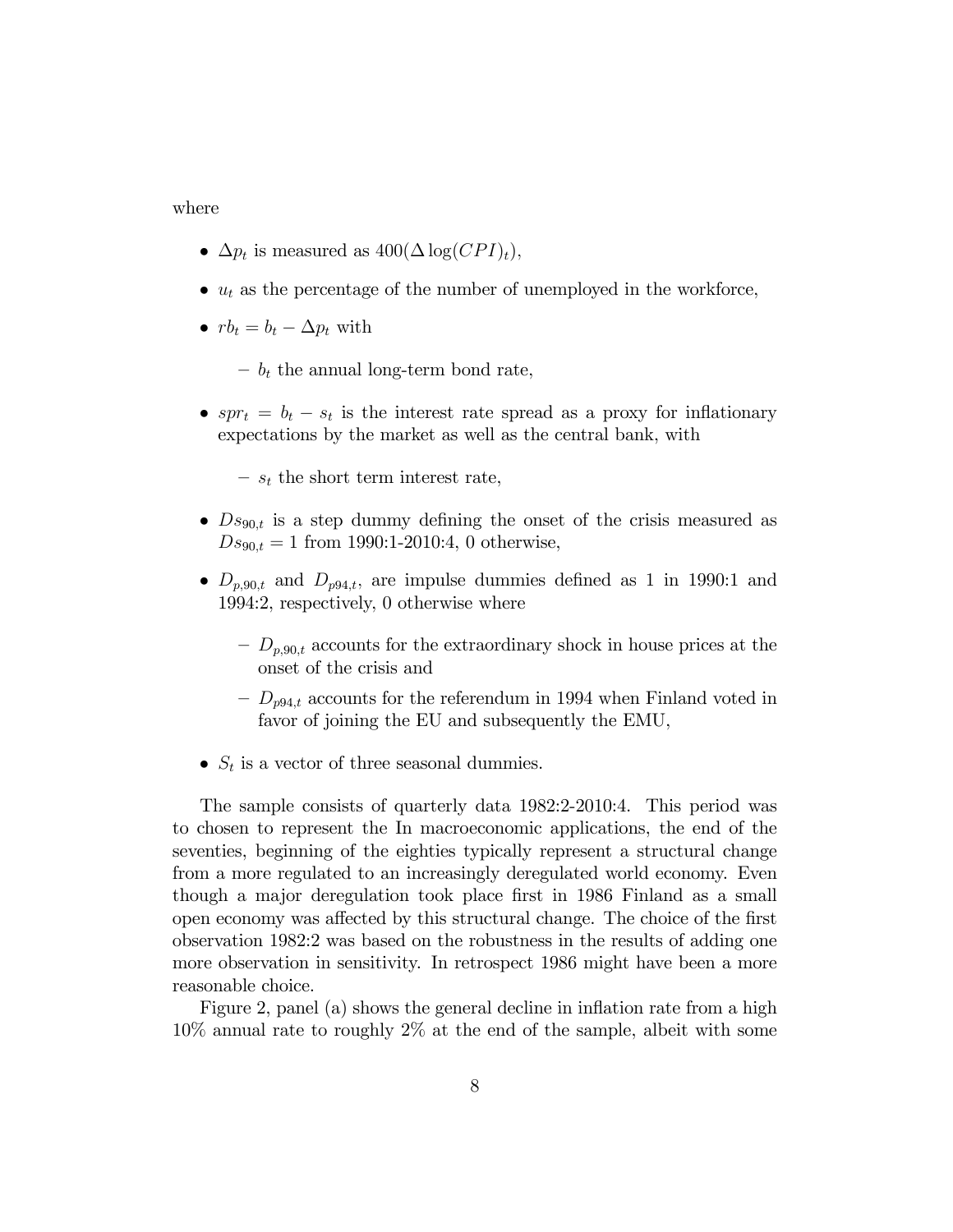

Figure 2: Panel (a) the annualized inflation rate, (b) the unemployment rate (c) the annual long-short interest rate spread and (d) the annual long-term bond rate. All in %.

fluctuations underways. Panel (b) shows that the unemployment rate rose from a record low of 2.9% in 1990:1 to the record high level of 17.6% only four years later. It illustrates the force with which the crisis struck the Finnish economy. After topping in 1994, it started slowly to come down and reached a new stable level of 7 - 8 % which, albeit much lower than in the crisis years, was significantly higher than the pre-crisis level. This change in the unemployment level is the main reason for the step dummy at 1990:1. At the outbreak of the recent crisis in 2007, the Finnish unemployment started to rise again. But, since Finland had already made structural adjustments in the crisis years, she was fortunate to avoid the worst effects of this crisis. Panel (c) shows that the long-short interest rate spread was systematically negative in the period up to the crisis and systematically positive after the crisis. This is consistent with a central bank policy rule of increasing its policy rate relative to the long-term rate as a result of inflation fear in the bubble period and lowering the rate when concerned about the high unem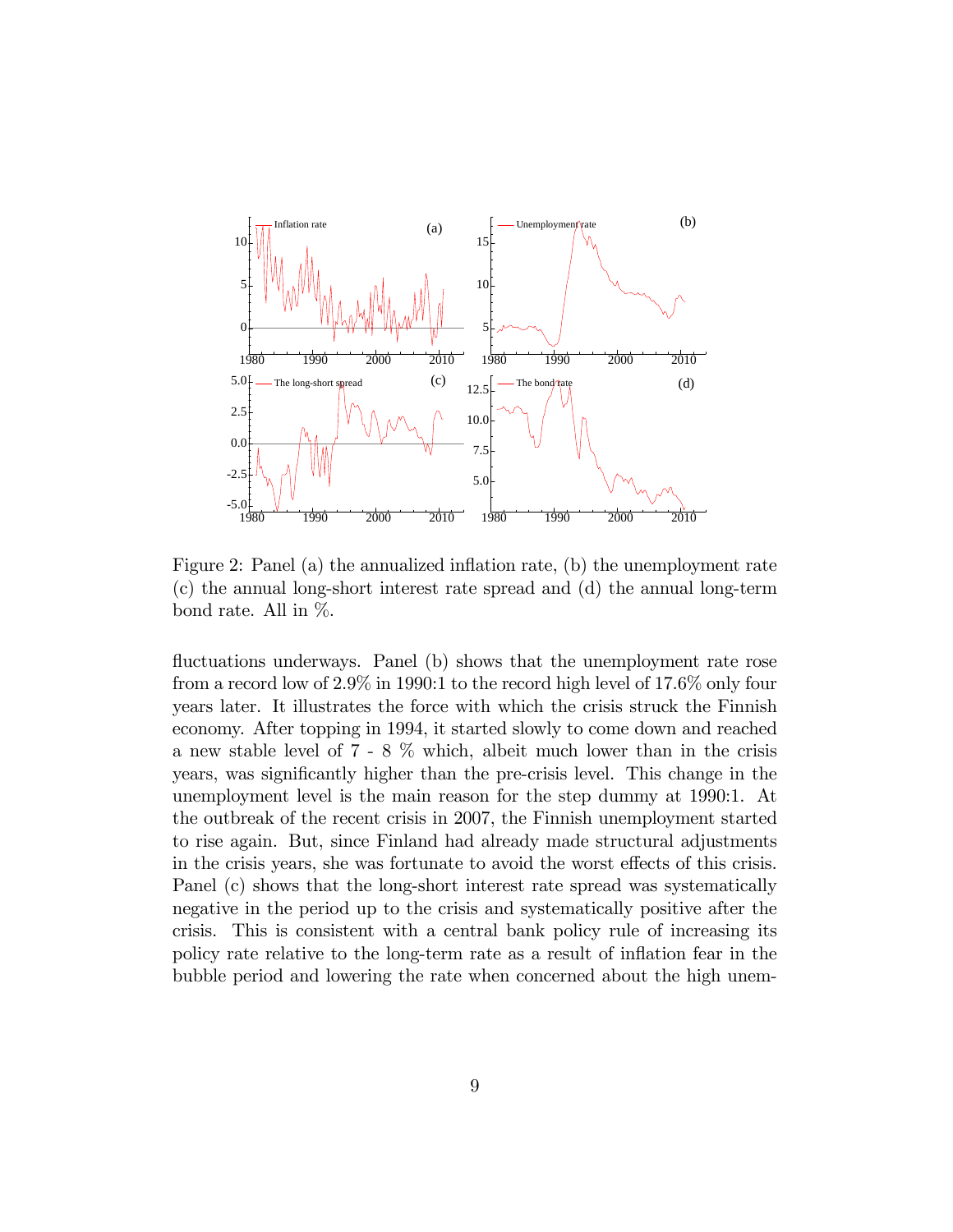ployment rates in the crisis and post crisis period.<sup>5</sup> From Panel (d) it appears that the long-term bond rate dropped somewhat after financial deregulation in 1986 but, as the economy became increasingly overheated, it started to increase again. When the real estate bubble burst and the crisis struck with unprecedented suddenness and force, the long-term interest rate started to decline and continued to do so until today's present low level.

#### 3.2 Misspecification tests

With such dramatic changes over the sample period, it might seem overly optimistic to apply the standard linear VAR model to the data. However, the primary idea of the CVAR analysis is to obtain a first order linear approximation of what is considered to be an inherently nonlinear model. A misspecification analysis of the linear CVAR may provide useful insights about the form of the nonlinearities, about the number of cointegration relations and their adjustment dynamics, etc. Such features are often difficult to specify on a priori grounds. In this vein, the subsequent misspecification tests are foremost interpreted as evidence of nonlinearities rather than as a signal for improving the linear specification.

We distinguish between two versions of the model: CVAR 1, defined by setting  $Ds_{90,t} = 0$  and  $D_{p,90,t} = 0$  in (2) and CVAR 2 which corresponds to the full specification. CVAR  $1$  can be said to represent the economist's approach: applying a constant parameter economic model to the data, whereas CVAR 2 the econometricianís approach: checking for structural change in the data.

In terms of misspecification, Table 1 shows that CVAR 1 fails on multivariate residual autocorrelation. We do not, however, interpret this to mean that more lags should be added but rather that there probably are nonmodelled nonlinear effects in the model. A similar argument applies to the rejection of multivariate normality and no ARCH. Nevertheless, the signs of misspecification mean that standard distributional results do not hold and the reported significance tests are, therefore, only suggestive.

Figure 2 showed that the level of unemployment rate was lower in the pre-crisis period suggesting that the mean of the natural rate in the Phillipís curve may have shifted to a higher level after the crisis erupted. CVAR 2 is specified to account for this possibility by allowing for an equilibrium mean

<sup>&</sup>lt;sup>5</sup>In the bubble period, the Finnish markka was experiencing a continuous real appreciation which, after the bubble burst, became a growing pressure to depreciate. When allowed to float the markka lost approximately 30  $\%$  of its value.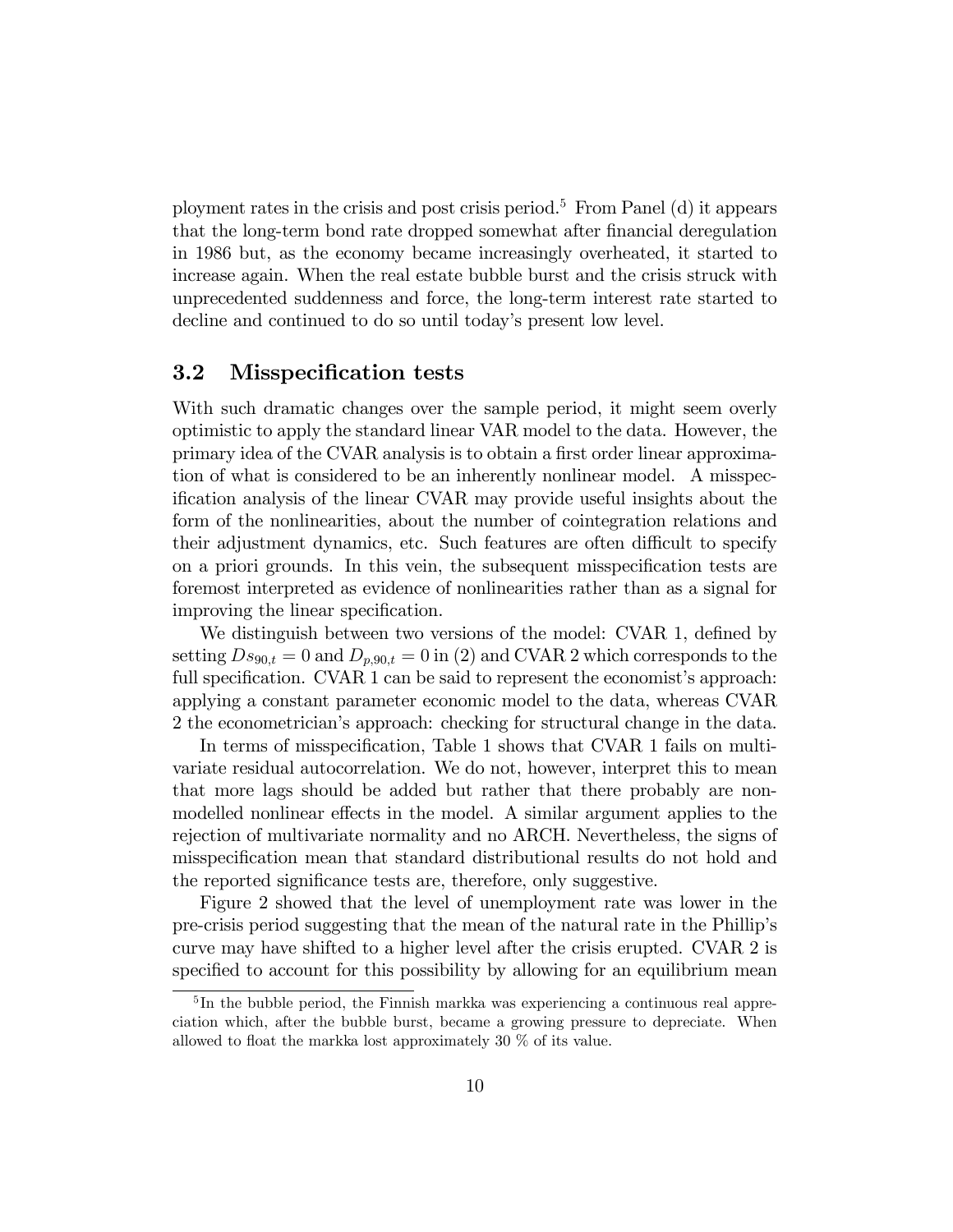|                                              |              |               | Trace corr.                                                                                                                                                              |
|----------------------------------------------|--------------|---------------|--------------------------------------------------------------------------------------------------------------------------------------------------------------------------|
| 32.8[0.01]                                   | 25.9[0.00]   | 196.8[0.00]   | 0.47                                                                                                                                                                     |
| 18.1[0.32]                                   | 34.4[0.00]   | [160.2[0.00]  | 0.48                                                                                                                                                                     |
|                                              |              |               |                                                                                                                                                                          |
| $\Delta \pi_t$                               | $\Delta u_t$ | $\Delta rb_t$ | $\Delta spr_t$                                                                                                                                                           |
| 13.3[0.00]                                   | 15.6[0.00]   | 11.1[0.00]    | 17.8 [0.00]                                                                                                                                                              |
| 0.28                                         | 0.22         | $-0.25$       | 0.20                                                                                                                                                                     |
| 3.37                                         | 3.22         | 3.48          | 5.07                                                                                                                                                                     |
| $\Delta \pi_t$                               | $\Delta u_t$ | $\Delta rb_t$ | $\Delta spr_t$                                                                                                                                                           |
| 9.0[0.02]                                    | 6.3[0.04]    | 4.9[0.09]     | 15.9[0.00]                                                                                                                                                               |
| 0.38                                         | 0.26         | $-0.34$       | $-0.21$                                                                                                                                                                  |
| 3.30                                         | 4.10         | 3.45          | 5.41                                                                                                                                                                     |
| Note: $p$ -values in $\lceil \cdot \rceil$ . |              |               |                                                                                                                                                                          |
|                                              |              |               | Multivariate specification tests of the full system<br>Autocorr. $\chi^2(16)$ Norm. $\chi^2(8)$ ARCH $\chi^2(100)$<br>Specification tests of each equation in the system |

Table 1: Misspecification tests of the CVAR models for the period 1982:2-2010:4

shift in the cointegration relations starting from 1990:1. Table 1 shows that multivariate autocorrelation has improved with this change, but also that the multivariate test of no ARCH and normality are still rejected. Based on the univariate tests it appears that normality is primarily a problem because of excess kurtosis in the interest rate spread whereas ARCH is rejected in the interest rate spread and inflation rate equations.

#### 3.3 Rank determination

Table 2 reports the eigenvalues,  $\lambda_i$ , and the Bartlett corrected trace tests with p-values in brackets. For CVAR 1, we expect unmodelled nonlinearities to produce additional persistence in the model that are likely to make the trace test less reliable. This may explain why three unit roots cannot be rejected with a p-value of 0.09, whereas two unit roots can be rejected with a p-value of 0.05 can. For the choice of  $r = 1$  the largest unrestricted root is 0.72, whereas for  $r = 2$  it is 0.79. Furthermore, the first two cointegration relations look reasonably stationary as Figure 3 shows. The third cointegration relation, while not reported here, is clearly trending. For CVAR 2, the trace test suggests  $r = 2$  (p-value 0.18). For this choice, the largest characteristic root is 0.80 and the the first two cointegration relations look convincingly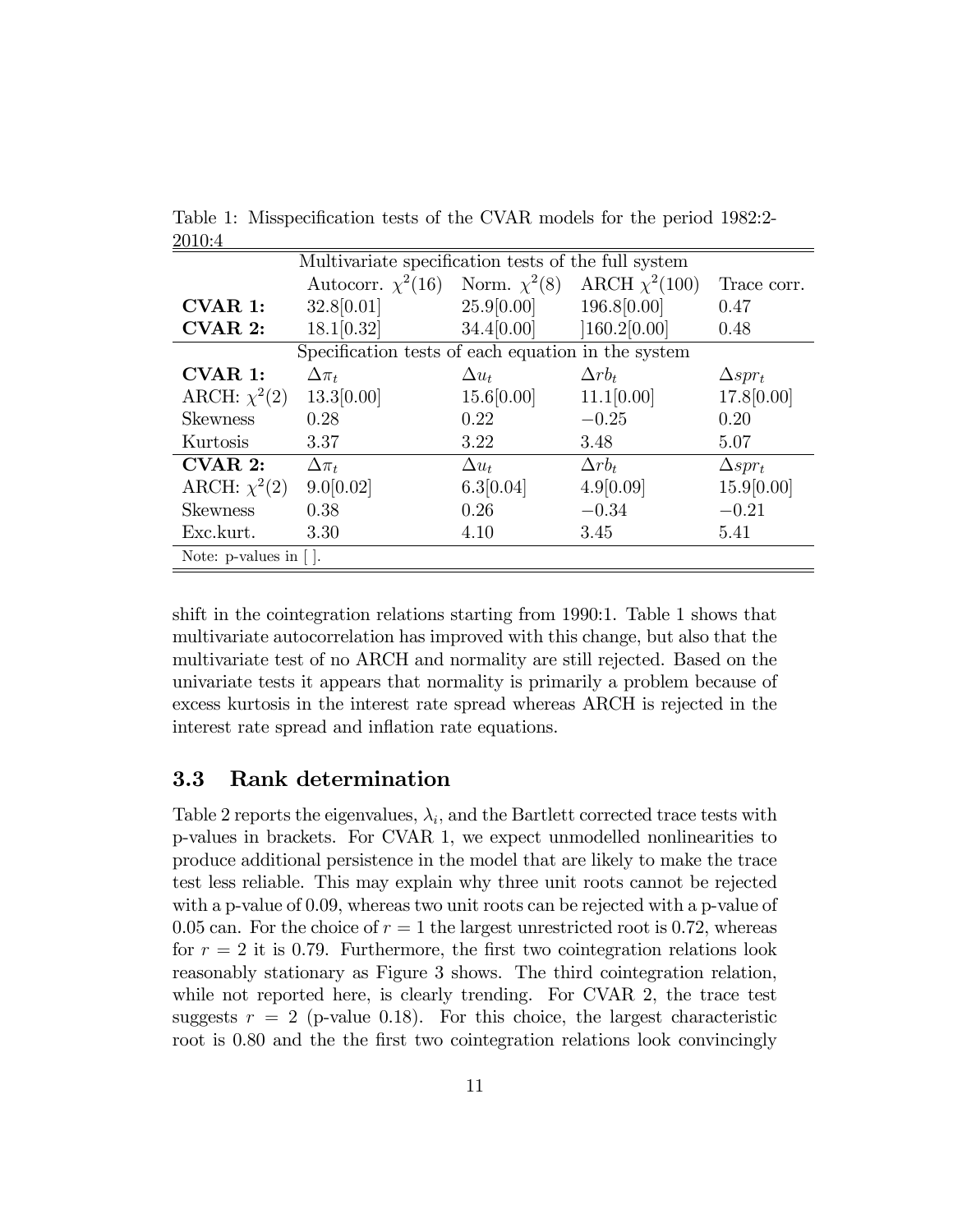|                                   | таріє 2. тіанк цевенніцатон юг С<br>$V \cap \Pi U \perp \alpha \Pi U \cup V \cap \Pi \neq \emptyset$ |                                              |                                       |           |      |             |                |           |      |  |
|-----------------------------------|------------------------------------------------------------------------------------------------------|----------------------------------------------|---------------------------------------|-----------|------|-------------|----------------|-----------|------|--|
| <b>CVAR1</b>                      |                                                                                                      |                                              | <b>CVAR2</b>                          |           |      |             |                |           |      |  |
| $\mathcal{r}$<br>$\boldsymbol{p}$ | $\mathcal{r}$                                                                                        | $\lambda_i$                                  | <i>Trace</i>                          | $Q_{.95}$ |      | $\lambda_i$ | <i>Trace</i>   | $Q_{.95}$ |      |  |
| 4                                 | 0                                                                                                    | 0.34                                         | 76.1<br>[0.00]                        | 53.9      |      | 0.36        | 64.1<br>[0.00] | 64.1      |      |  |
| 3                                 | 1                                                                                                    | 0.12                                         | 32.6<br>[0.09]                        | 35.1      |      | 0.27        | 43.3<br>[0.00] | 43.3      |      |  |
| $\overline{2}$                    | $\overline{2}$                                                                                       | 0.11                                         | 20.1<br>[0.05]                        | 20.2      |      | 0.11        | 26.2<br>[0.18] | 26.2      |      |  |
| $\mathbf 1$                       | 3                                                                                                    | 0.07                                         | 9.1<br>[0.23]                         | 9.2       |      | 0.09        | 12.7<br>[0.12] | 12.7      |      |  |
|                                   |                                                                                                      |                                              | The four largest characteristic roots |           |      |             |                |           |      |  |
| 3                                 | 1                                                                                                    | 1.0                                          | 1.0                                   | 1.0       | 0.72 | 1.0         | 1.0            | 1.0       | 0.76 |  |
| 2                                 | 2                                                                                                    | 1.0                                          | $1.0\,$                               | 0.79      | 0.79 | 1.0         | 1.0            | 0.80      | 0.80 |  |
| 1                                 | 3,                                                                                                   | 1.0                                          | 0.97                                  | 0.76      | 0.76 | 1.0         | 0.92           | 0.92      | 0.62 |  |
| $\theta$                          | 4                                                                                                    | 0.98                                         | 0.98                                  | 0.73      | 0.73 | 0.94        | 0.94           | 0.71      | 0.71 |  |
|                                   |                                                                                                      | Note: $p$ -values in $\lceil \cdot \rceil$ . |                                       |           |      |             |                |           |      |  |

Table 2: Rank determination for CVAR 1 and CVAr 2

stationary. Because the rank test has been shown to be quite robust to moderate ARCH (Rahbek et. al, 2002) and excess kurtosis (Gonzalo, 1994), we consider the determination of cointegration rank more reliable in CVAR 2. While admitting that the choice of rank is less clear in CVAR 1, to improve comparability we continue with  $r = 2$  in both models.

### 4 Estimated cointegration relationships

Table 3 reports the cointegration results for both models where we have imposed one just-identifying restriction on each relation. In CVAR 1 the first relation has the properties of a Phillips curve with a Phelpsian natural rate:

$$
\Delta p_t = -0.62(u_t - u_t^n) \tag{3}
$$

where

$$
u_t^n = 1.8(b_t - \Delta p_t) + 5.5.
$$
 (4)

The inflation rate is equilibrium correcting indicating that unemployment in excess of  $u_t^n = 1.8(b_t - \Delta p_t) + 5.5$  would lead to a downward pressure on inflation rate. The adjustment coefficient -0.40 corresponds roughly to a mean adjustment time of 1.5 quarters. Unemployment is not significantly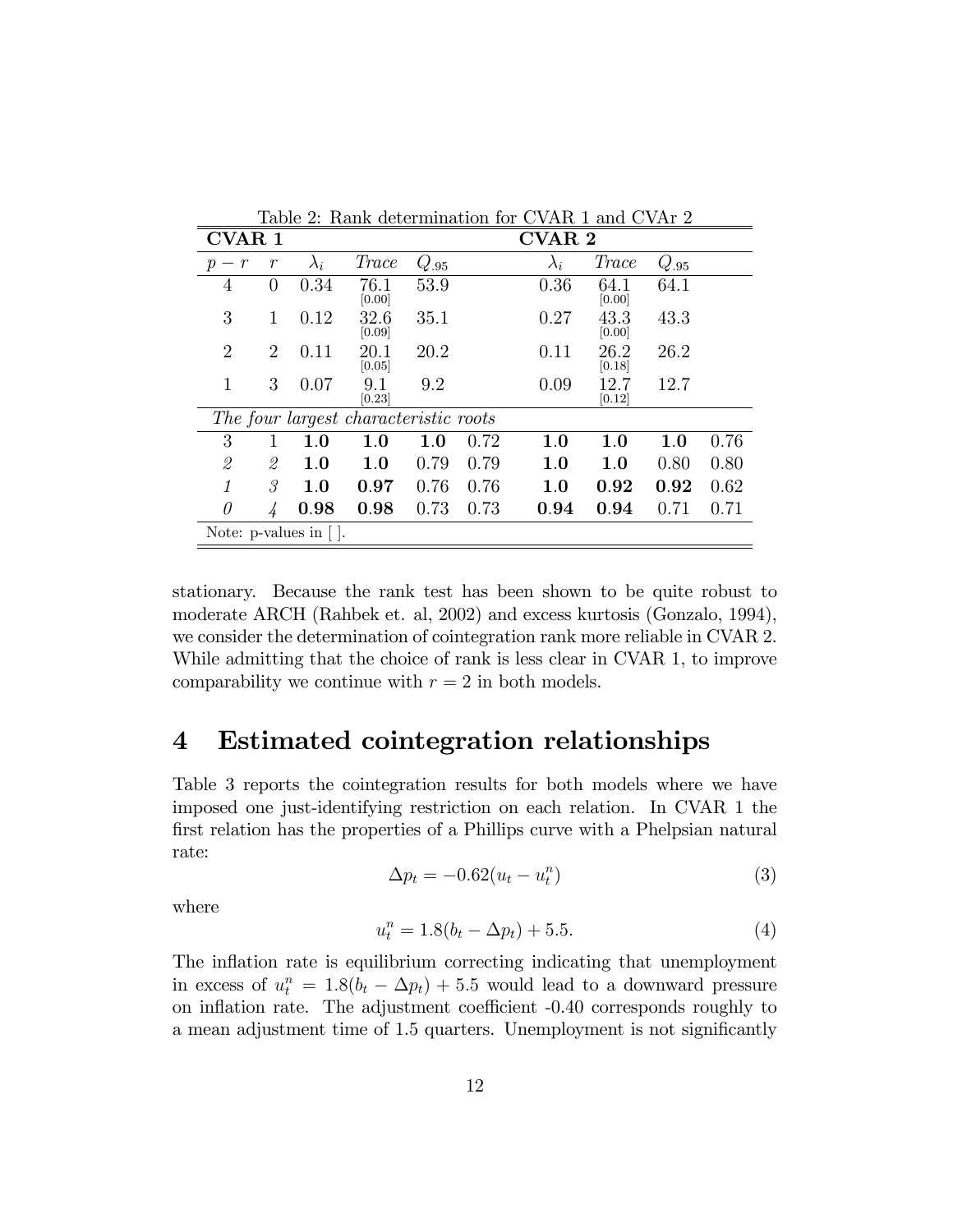|                   | $\Delta p$                        | $\boldsymbol{u}$     | $b - \Delta p$                    | $b-s$                | $\mu_0$                  | $\mu_{01}$            |
|-------------------|-----------------------------------|----------------------|-----------------------------------|----------------------|--------------------------|-----------------------|
| <b>CVAR 1</b>     |                                   |                      |                                   |                      |                          |                       |
| $\beta_1$         | 1.00                              | 0.62<br>[6.92]       | $-1.10\,$<br>$[-4.97]$            |                      | $-3.41\,$<br>$[-2.79]$   |                       |
| $\alpha_1$        | $-0.40$<br>$[-5.09]$              | $-0.03$<br>$[-1.45]$ | 0.43<br>$[5.47]$                  | $-0.10$<br>$[-2.46]$ |                          |                       |
| $\beta_{2}$       |                                   | $-0.70$<br>$[-4.36]$ | 0.82<br>$[3.14]$                  | 1.00                 | 1.88<br>$[1.18]$         |                       |
| $\alpha_2$        | $\boldsymbol{-0.23}$<br>$[-2.28]$ | 0.01<br>[0.57]       | 0.24<br>$[2.45]$                  | $-0.17$<br>$[-3.46]$ |                          |                       |
| CVAR <sub>2</sub> |                                   |                      |                                   |                      |                          |                       |
| $\beta_1$         | 1.00                              | 0.15<br>$[1.53]$     | $\bf -0.52$<br>$[-4.20]$          | 0.63<br>[3.92]       | $\bf -2.22$<br>$[-2.66]$ |                       |
| $\alpha_1$        | $-0.54$<br>$[-6.16]$              | 0.03<br>$[1.36]$     | 0.57<br>[6.57]                    | $-0.03$<br>$[-0.72]$ |                          |                       |
| $\beta_2$         |                                   | 1.00                 | $\boldsymbol{-2.37}$<br>$[-6.14]$ | 2.87<br>[4.77]       | 13.90<br>[4.70]          | $-17.85$<br>$[-6.31]$ |
| $\alpha_2$        | 0.07<br>[2.36]                    | $-0.04$<br>$[-6.17]$ | $\bf -0.07$<br>$[-2.43]$          | $-0.02$<br>$[-1.08]$ |                          |                       |
| Note: t-values in |                                   |                      |                                   |                      |                          |                       |

Table 3: The estimated cointegration relations for the period 1982:2-2010:4

correcting, but interest rates are reacting to deviations from the Phillips curve consistent with prior expectations. Figure 3 shows that the relation looks acceptable in terms of stationarity. The second relation describes that the short-term interest rate has been positively co-moving with the long-term bond rate and negatively with the unemployment rate. As the interest rate spread (rather than unemployment) is significantly equilibrium correcting to this relation, it is likely to capture features of a central bank reaction rule.

Thus, somewhat surprisingly, CVAR 1 provides fairly plausible estimates of a Phillips curve with the natural rate being a function of the real longterm interest rate. It has correctly signed coefficients toward which inflation rate is adjusting and elements of a central bank reaction rule. The graph of the deviations from (4) in Figure 3 does not seem to suggest fundamentally changing cointegration properties. The same can be said about the deviations from the second relation which, though more persistent during the crisis period, still seem to be mean-reverting. Rather surprisingly the cointegration relations do not suggest that CVAR 1 is strikingly misspecified.

This visual check of cointegration properties needs to be complemented with a formal test of parameter constancy. The recursive test in Figure 4 of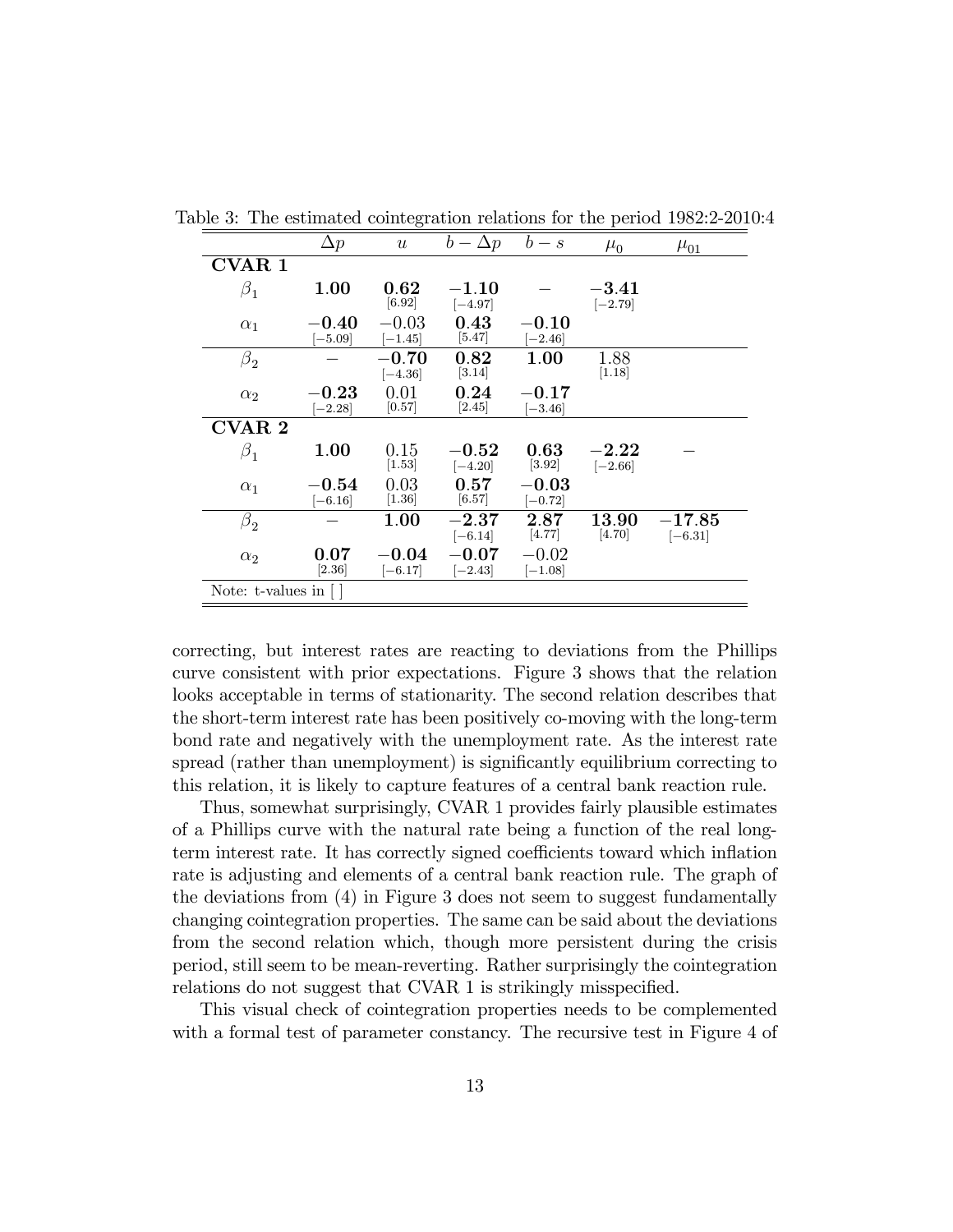

Figure 3: The two identified cointegration relations in CVAR 1.

parameter constancy of  $\beta$  is discussed in Hansen and Johansen (1999) and based on the hypothesis  $\tilde{\beta} \subseteq sp(\beta_{t_1})$  where  $\tilde{\beta}$  is estimated for the subsample 1990:1-2010:1 and  $\beta_{t_1}$  is recursively estimated starting from the baseline sample 1982:1-1986:1 and then recursively extending the sample period with  $t_1 = 1, 2, 3$  until the full sample is covered. The test statistic is divided by the 95% quantile so parameter constancy is rejected on a 5% level when the graph is above the unit line. The  $X(t)$  graph corresponds to the CVAR 1, whereas the  $R1(t)$  graph corresponds to the same model where the effects of the short-run dynamics  $(\Gamma_1 \Delta x)$  have been concentrated out. For more details, see Juselius (2006) and Dennis et al. (2007). The recursive tests reject constancy of  $\beta$  suggesting that the cointegration properties of the pre-crisis period are different from the ones in post-crisis period. Thus, the sample period is likely to define at least two regimes.

The CVAR 2 is specified with an equilibrium mean shift,  $\mu_{01}$ , in the cointegration relations at the start of the crisis period. It was found to be strongly significant based on  $\chi^2(2) = 24.03[0.00]$ . The two cointegration relations are identified by one just-identifying restriction each.

Table 3 shows that the first relation has the property of a Phillips curve relation with the natural rate being a function of the real interest rate, but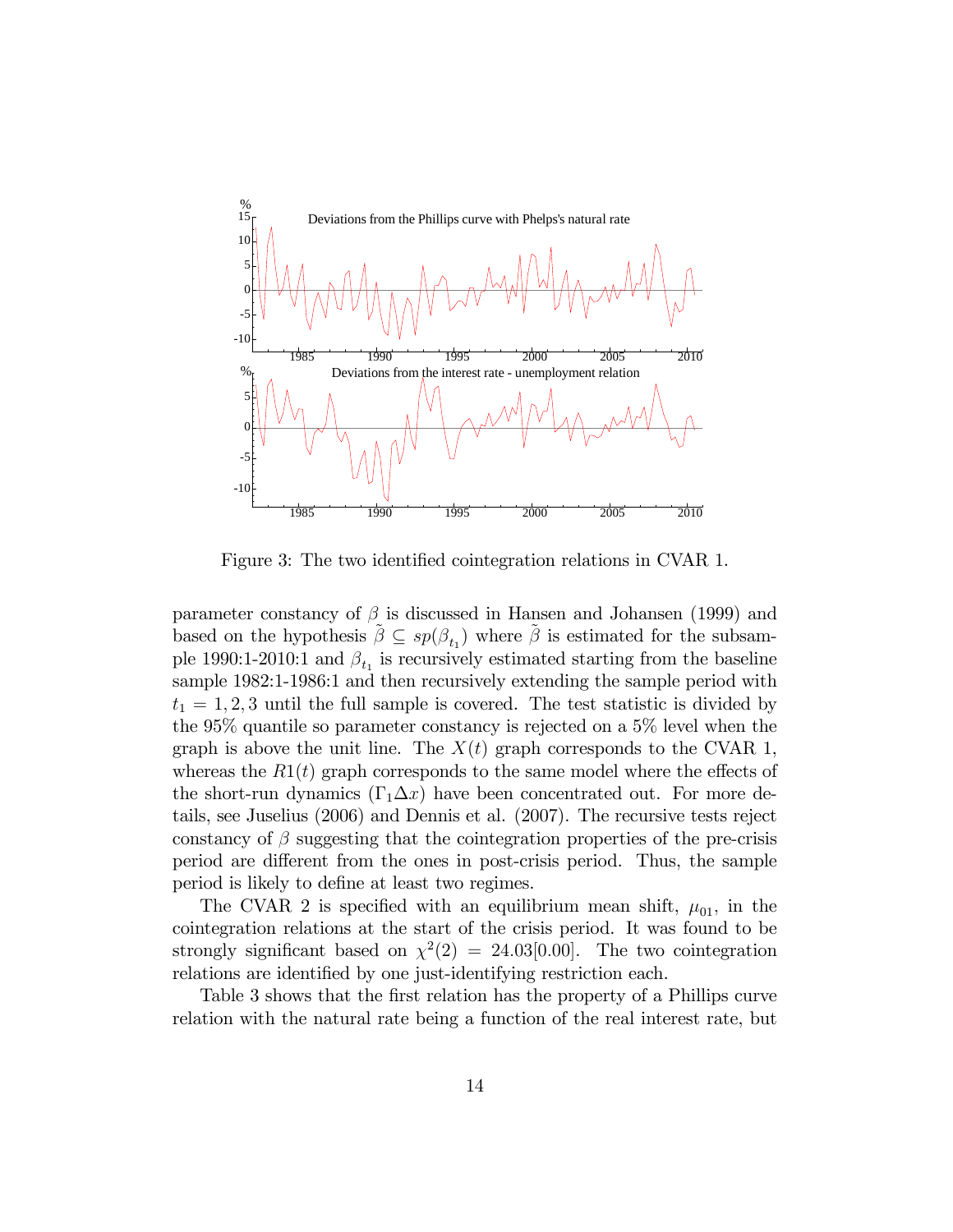



Figure 4: The recursively calculated tests of  $\tilde{\beta} \subseteq sp(\beta_{t_1})$  divided by its 95% quantile where  $\tilde{\beta}$  is estimated for the subsample 1990:1-2010:1 for Model 1.

the coefficient to the unemployment rate is insignificant. Thus, allowing for an equilibrium mean shift seems to make the Phillips curve less visible in the data. Inflation is significantly equilibrium correcting consistent with a Phillips curve relationship. The graphs of the equilibrium errors in in Figure 5 suggest that the mean shift has been able to remove most of the persistent movements which were visible in CVAR 1.

The second relation is essentially describing a natural rate relation between unemployment rate and the real long-term bond rate and the longshort interest rates spread. The fact that the coefficients to the bond rate and the spread are almost equal with opposite signs suggests, however, that it is the short-term interest rate rather than the long-term that have been important for the natural rate. The equilibrium mean exhibits a very significant shift to a higher unemployment level in 1990:1 consistent with the graph in Figure 2, panel (b). The unemployment rate is significantly adjusting to this relation as is the interest rate spread, albeit less significantly so. The latter suggests that the second relation could also be interpreted as a monetary policy reaction rule and that lowering the short-term interest rate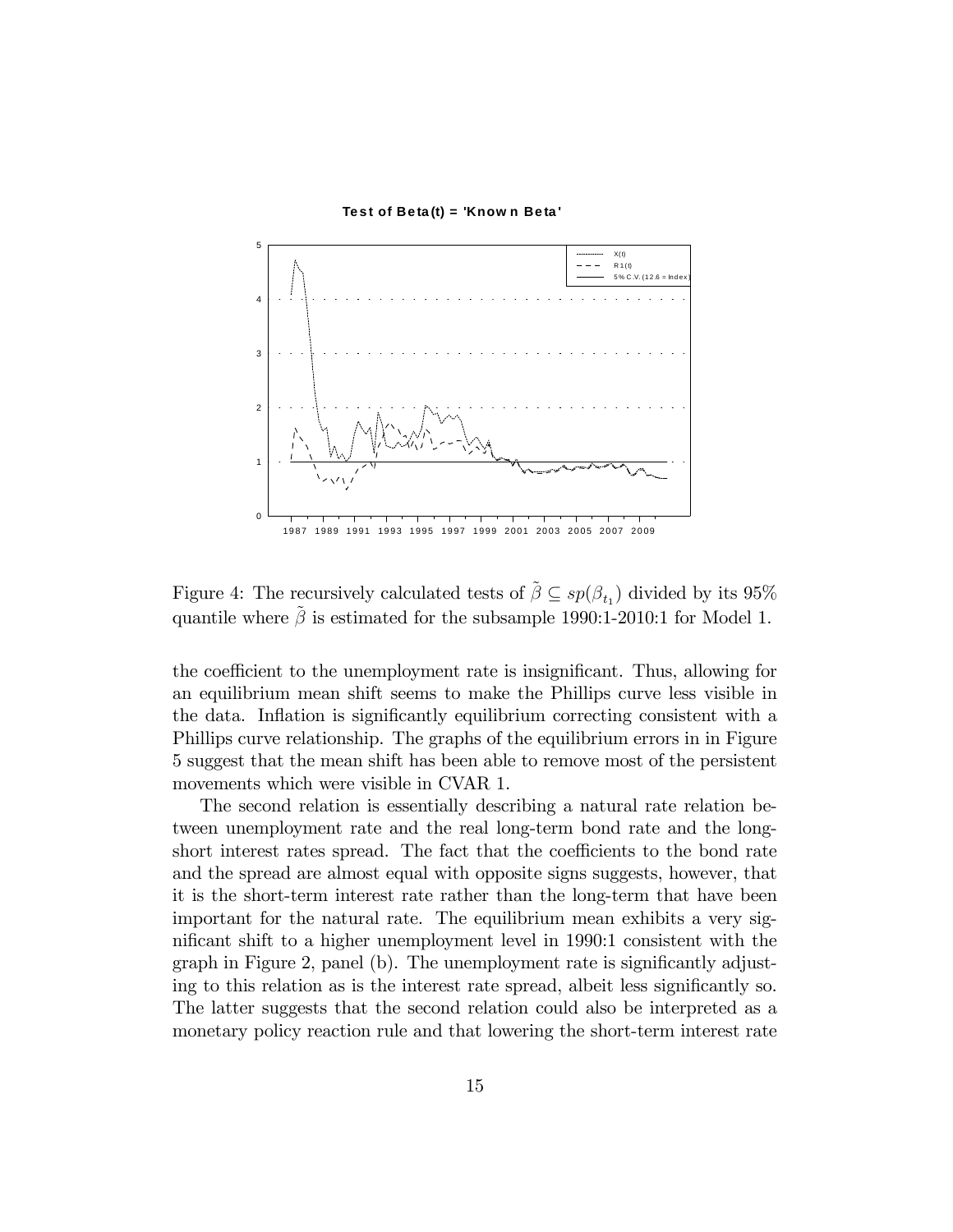

Figure 5: The two identified cointegration relations in CVAR Model 2.

may have helped to reduce unemployment rate. As for CVAR 1 the second relation is economically less unambiguously defined.

While the graphs of the cointegration relations do not signal misspecification, the recursive tests of constant  $\beta$  in Figure 6, suggest that the cointegration properties in the pre and post 1990 crisis period are not the same. Thus, allowing for an equilibrium mean shift in the cointegration relations does not seem sufficient to capture the changes between the two periods. The next section will ask whether the cointegration properties have changed in a way predicted by Koo (2010).

## 5 Specifying the Phillips curve as a STR model

The above rejection of cointegration parameter constancy suggests that the Phillips curve relationship with a Phelpsian natural rate (3) has not been completely stable over the entire sample period. Such a change in cointegration properties might be a signal that the Phillips curve relationship changed after the Finnish real estate bubble burst and the economy moved into a balance sheet recession of the type hypothesized by Koo (2010).

To test this hypothesis we adopt the smooth transition regression (STR)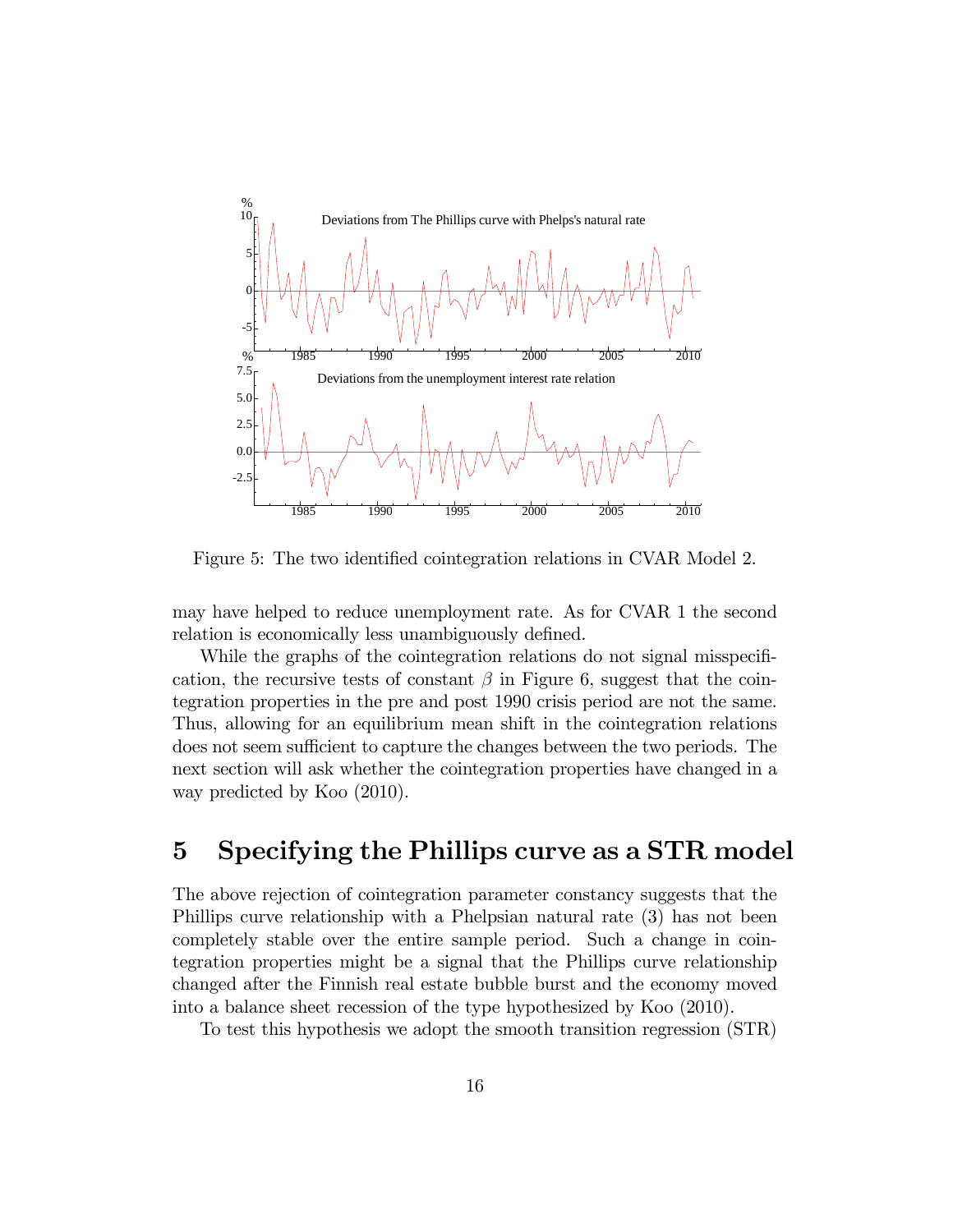

Figure 6: The recursively calculated tests of  $\tilde{\beta} \subseteq sp(\beta_{t_1})$  divided by its 95% quantile, where  $\tilde{\beta}$  is estimated for the subsample 1990:1-2010:1 for CVAR 2. Constancy is rejected when the test value is above the unit line.

framework pioneered by Teräsvirta (1994). More specifically, we follow the approach by Saikkonen and Choi (2004) who extend the STR framework to the case of stochastically trending regressors. In line with Koo (2010), we assume that there are two regimes: one describing a standard period during which the Phillips curve with a Phelps natural rate prevails and the other a balance sheet recession period in which the interest rate effect is expected to be diluted. At any given point of time, the economy is assumed to move smoothly between these two states. This can be described by a transition function of the logistic form with symmetric weights attached to the regimes around the half way point, i.e.:

$$
y_t = (1 - \varphi(\tau_t))(\beta_{10} + \beta'_{11}x_t) + \varphi(\tau_t)(\beta_{20} + \beta'_{21}x_t) + \Gamma S_t + \varepsilon_t \tag{5}
$$

and

$$
\varphi(\tau_t) = \frac{1}{1 + e^{-\kappa_1(\tau_t - \kappa_2)}}
$$

where  $x_t$  is the vector of explanatory variables,  $\beta_{i0}, \beta_{i1}$  are parameters in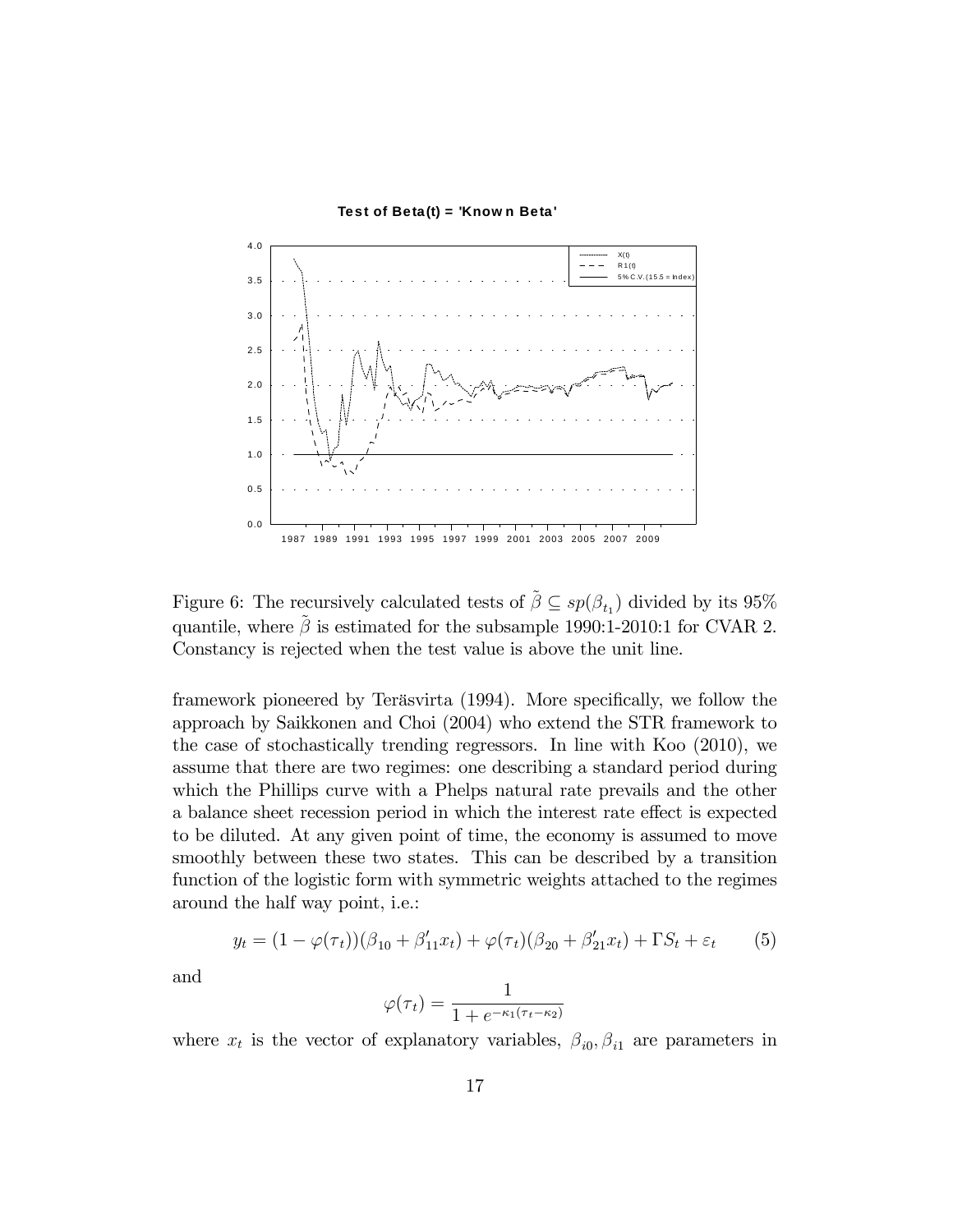Regime  $i = 1, 2$  respectively,  $\tau_t$  is the transition variable and  $S_t$  contains three centered seasonal dummies. The effect of  $x_t$  varies between  $\beta_{11}$  in Regime 1 and  $\beta_{21}$  in Regime 2 and the degree of smoothness of the transition is measured by the parameter  $\kappa_1$ .

The main difficulty lies in finding a suitable transition variable that is able to capture periods in which the private sector experiences balance sheet problems. For this purpose, we adopt a measure provided by Juselius and Upper  $(2013)$  defined as the households' real house debt relative to real disposable income:

$$
\tau_t = \frac{d_t^{HH}/p_t^H}{w_t^{HH}/p_t^Y}
$$

with

- $\bullet$   $d_t^{HH}$  denoting household sector total debt,
- $p_t^Y$  the GDP deflator,
- $p_t^H$  a house price index, and
- $\bullet$   $w_t^{HH}$  household sector disposable income.

The reason why we focus on the household sector rather than the business sector, is because of the crucial role house prices played for the collapse of bubble and for the depth and length of the subsequent crisis. The transition variable,  $\tau_t$ , depicted in Figure 7, is designed to capture household sector leverage adjusted for movements in the value of the housing collateral. As long as house prices remain high, leverage is less of a problem but as prices fall the housing debt can exceed the value of the collateral aggravating the effect of leverage.

The linear CVAR results in Section 4 were consistent with two equilibrium relations in the data: one describing a relation between the unemployment rate, the real and nominal interest rates that could be interpreted as the gap between unemployment and its natural rate or alternatively as a monetary policy rule; the other describing a relation between inflation rate and the unemployment gap. Accordingly we specify two STR models, one for the unemployment rate and the other for the inflation rate.

Saikkonen and Choi (2004) show that a standard NLLS estimator for the paramters in (5) is consistent under fairly general conditions. However, when the residuals are correlated with the regressors, the NLLS estimator becomes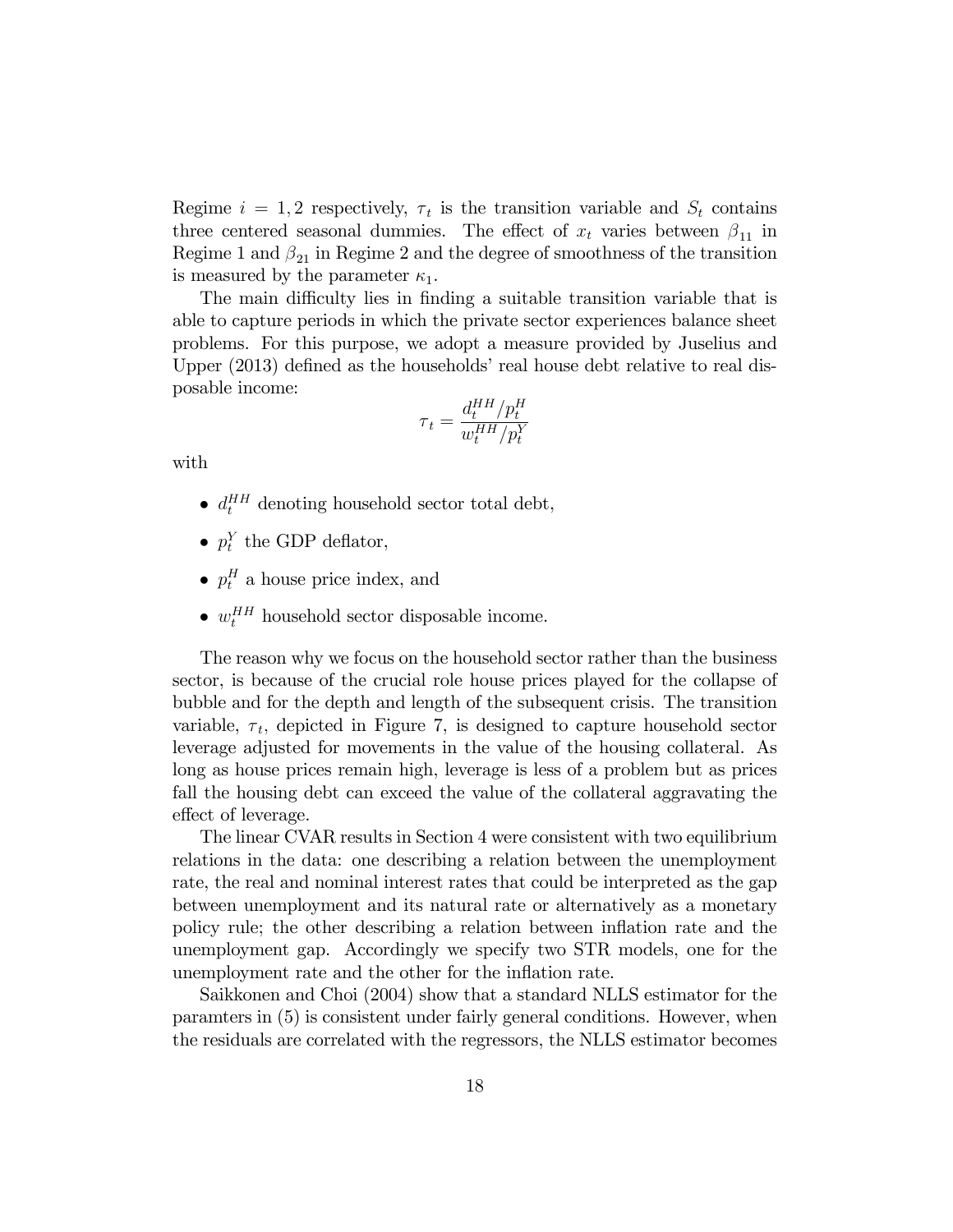

Figure 7: The transition variable and the transition function for unemployment and inflation rate.

both inefficient and biased. The results from the linear CVAR model above suggest that this is likely to be the case in the present context. Therefore we also consider an efficient two-step Gauss-Newton estimator suggested by Saikkonen and Choi. This estimator corrects for the endogenity bias in the NLLS estimator by adding lags and leads of the first differenced regressors. Conventional tests on the parameters have standard limiting distributions and require an estimate of the long run variance of the residual from the second stage regression. To estimate the long-run variance, we use the QS kernel coupled with an AR approximation for the bandwidth.

In the unemployment model the dependent variable is  $u_t$  and the explanatory variables are  $x'_t = (\Delta p_t, b_t, s_t) \equiv (b_t - \Delta p_t, b_t - s_t, b_t)$ , where the latter formulation is just a linear transformation of the original data. In the inflation model the dependent variable is  $\Delta p_t$  and the explanatory variables are  $x'_t = [(u - u^n)_t, s_t]$ , where  $u^n$  is defined by (6) below. In addition we include a step dummy,  $D_{s,94,t}$ , in the unemployment model to allow for a permanent shift of the level unemployment rate after the EU referendum in 1994:1.

The transition variable and the transition function are depicted in Figure 7 for the two models. Table 4 reports the STR model estimates, Table 5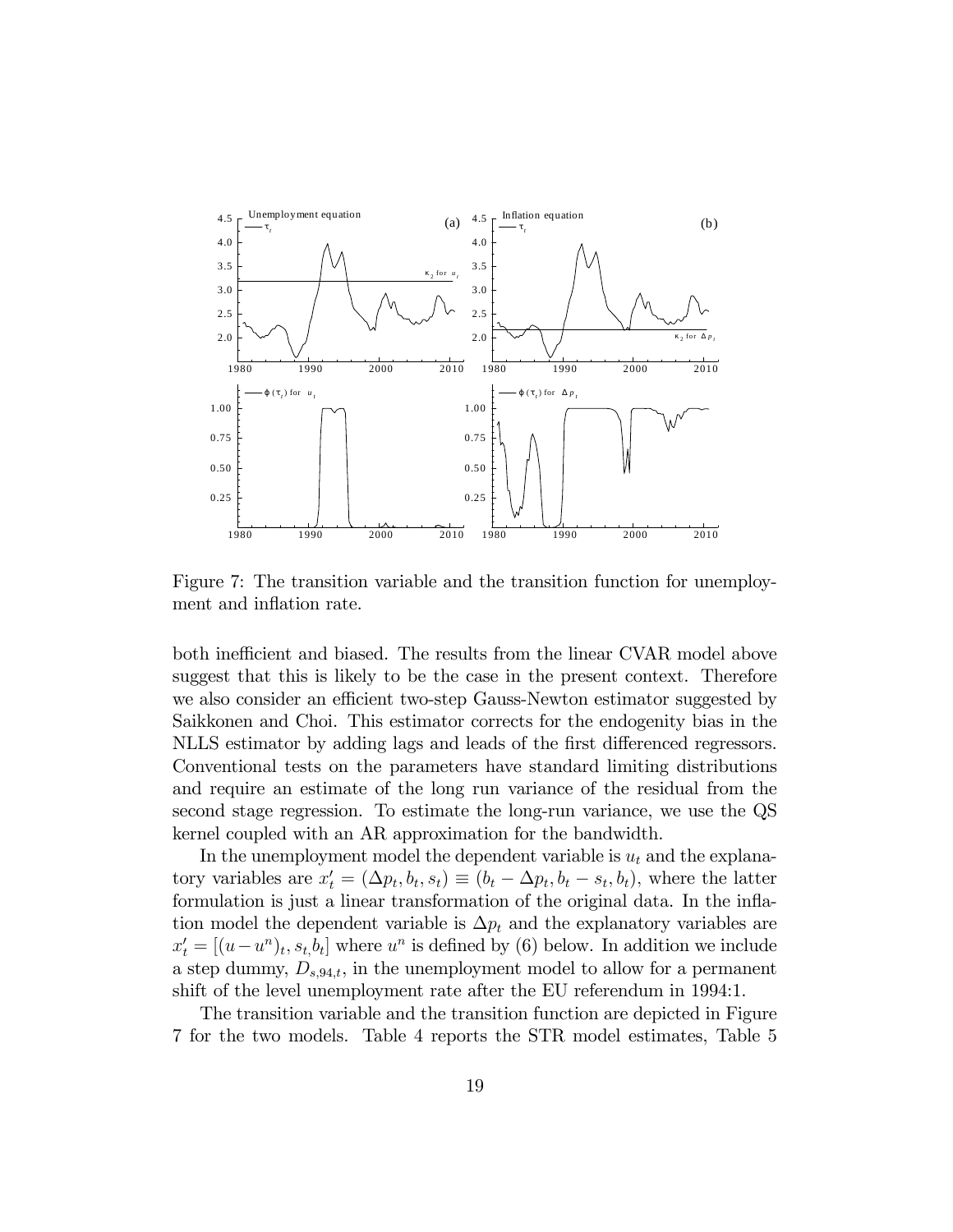| STR model for unemployment rate |                             |               |                              |                     |                        |                     |                     |
|---------------------------------|-----------------------------|---------------|------------------------------|---------------------|------------------------|---------------------|---------------------|
| <b>NLLS</b>                     |                             |               |                              |                     |                        |                     |                     |
| $\kappa_1$                      | $\kappa_2$                  | $D_{s94}$     |                              | $\beta_{0}$         | $rb_t$                 | $spr_t$             | $b_t$               |
| 9.45<br>(2.5)                   | 3.24<br>(42.2)              | 3.63<br>(5.2) | Regime 1                     | 4.48<br>(6.6)       | 0.19<br>(2.2)          | 0.40<br>(2.8)       |                     |
|                                 |                             |               | Regime 2                     | 25.8<br>(5.2)       |                        | $-0.33$<br>$(-1.1)$ | $-1.18$<br>$(-2.7)$ |
|                                 | Gauss-Newton                |               |                              |                     |                        |                     |                     |
| 12.34<br>(1.4)                  | 3.20<br>(22.4)              | 5.41<br>(6.4) | Regime 1                     | 1.92<br>(6.6)       | 0.58<br>(2.4)          |                     |                     |
|                                 |                             |               | Regime 2                     | 7.65<br>(5.2)       |                        |                     |                     |
|                                 |                             |               | STR model for inflation rate |                     |                        |                     |                     |
| $\kappa_1$                      | $\kappa_2$                  |               |                              | $\beta_0$           | $u_t - u_t^n$ $b_t$    |                     | $S_t$               |
| <b>NLLS</b>                     |                             |               |                              |                     |                        |                     |                     |
| 42.9<br>(1.2)                   | 2.22<br>(68.4)              |               | Regime 1                     | $-7.70$<br>$(-4.7)$ | 1.51<br>(4.7)          | 1.43<br>(8.1)       |                     |
|                                 |                             |               | Regime 2                     | 1.00<br>(3.4)       | $-0.14$<br>(2.7)       |                     | 0.21<br>(4.4)       |
|                                 | Gauss-Newton                |               |                              |                     |                        |                     |                     |
| 13.4<br>(0.2)                   | 2.17<br>(53.8)              |               | Regime 1                     | 3.39<br>(2.4)       |                        | 0.26<br>(2.2)       |                     |
|                                 |                             |               | Regime 2                     | 0.18<br>(0.08)      | $-0.22\,$<br>$(-1.90)$ |                     |                     |
|                                 | Note: $t$ -values in $($ ). |               |                              |                     |                        |                     |                     |

Table 4: Regime shift cointegration relationships for 1982:2-2010:4

some standard misspecification tests and Figure 8 illustrates the fit of the models and the residuals.

The models for equilibrium unemployment and inflation have been estimated both using the NLLS and the Gauss-Newton method. As it might be of som interest to see how sensitive the estimated results are to the choice of method we have reported both results in Table 4. A general finding is that the NLLS method is underestimating the standard error of estimates. As a consequence, some of the estimated coefficients by the NLLS method became insignificant by the G-N method. The joint test of setting insignificant coefficients to zero were tested with a Wald test. The five zero coefficients imposed on the unemployment model were accepted based on  $\chi^2(5) = 4.37[0.50]$ whereas the four zero coefficients in the inflation model were only borderline acceptable based on  $\chi^2(4) = 10.79[0.03]$ . Because the G-N models are econo-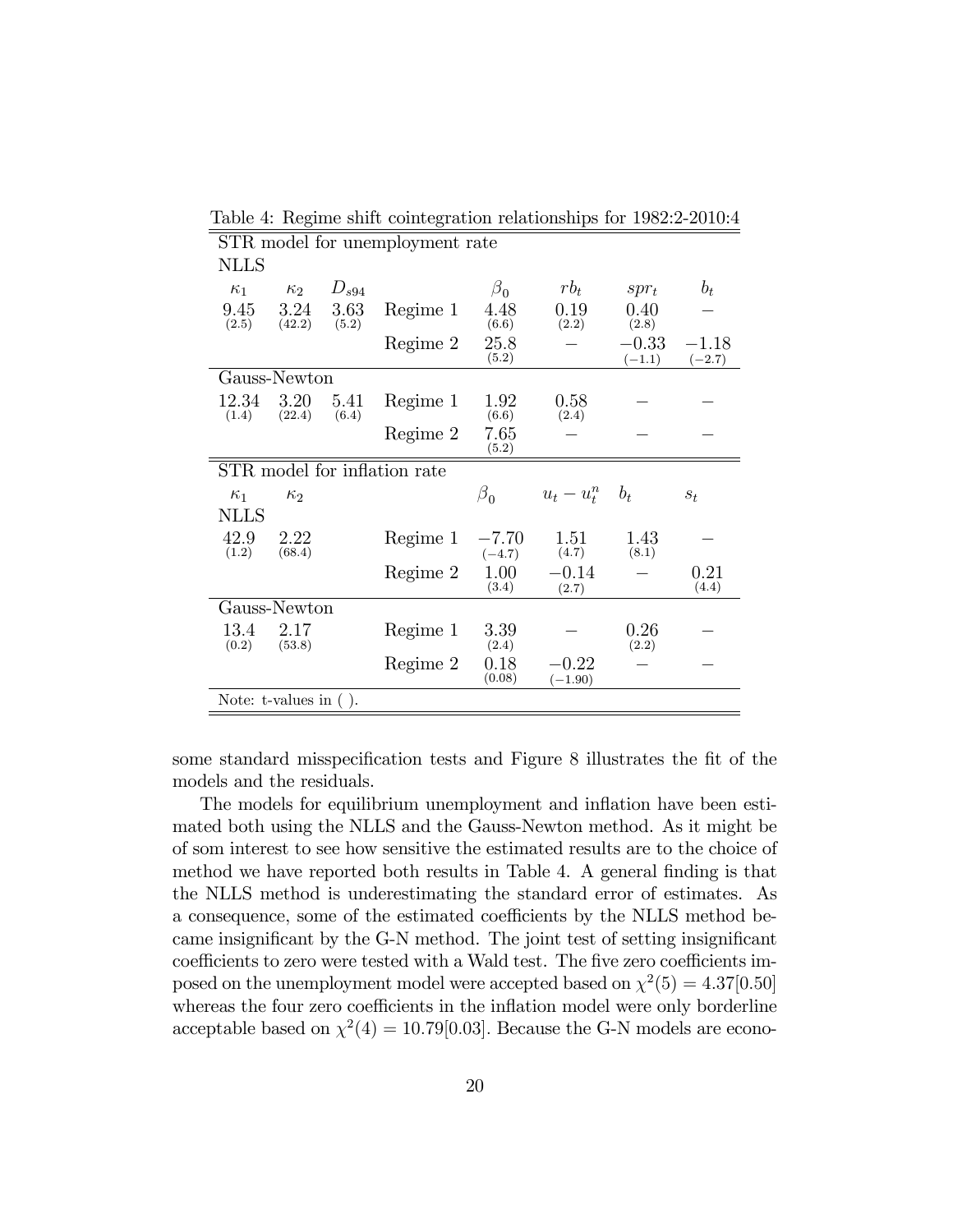| Table 5: Misspecification tests for the STR models |                             |                          |                         |  |  |  |  |
|----------------------------------------------------|-----------------------------|--------------------------|-------------------------|--|--|--|--|
|                                                    | Autocorr.                   | Norm.                    | ARCH                    |  |  |  |  |
|                                                    | STR model for unemployment  |                          |                         |  |  |  |  |
|                                                    | NLLS $F(5,98) = 63.5[0.00]$ | $\chi^2(2) = 5.0[0.08]$  | $F(4,107) = 41.4[0.00]$ |  |  |  |  |
| $G-N$                                              | $F(5,105) = 38.2[0.00]$     | $\chi^2(2) = 13.1[0.00]$ | $F(4,102) = 9.7[0.00]$  |  |  |  |  |
|                                                    | STR model for inflation     |                          |                         |  |  |  |  |
|                                                    | NLLS $F(5,98) = 2.5[0.03]$  | $\chi^2(2) = 2.6[0.27]$  | $F(4,107) = 1.6[0.18]$  |  |  |  |  |
| $G-N$                                              | $F(5,105) = 9.1[0.00]$      | $\chi^2(2) = 0.5[0.77]$  | $F(4,102) = 3.8[0.01]$  |  |  |  |  |
| Note: $P$ -values in $\lceil \cdot \rceil$ .       |                             |                          |                         |  |  |  |  |

metrically more correct with more interpretable and plausible results, the subsequent discussion will focus primarily on this method.

In the unemployment nodel there is evidence for a nonlinear regime shift of the smooth transition type but the estimated speed of adjustment coefficient,  $\kappa_1 = 12.34$  is not strongly significant. The coefficient suggests that  $90\%$ of the transition takes place in the interval where  $3.02 \leq \tau_t \leq 3.38$  with the half way point estimated at  $\kappa_2 = 3.20$ . Interestingly, the latter corresponds exactly to the onset of the banking crisis in 1991:3. The graph in Figure 7 panel, (a), shows that the crisis regime comprises only the three worst years of unemployment suggesting that they were truly anomalous years. Table 4 reports the estimates for unemployment based on the N-G method:

Regime 1: 
$$
u^n = 1.92 + 0.58(b_t - \Delta p_t) + 5.41D_{s94.1,t}
$$
 (6)  
Regime 2 :  $u^n = 7.65$ 

In Regime 1 the estimated coefficient of the long-term real interest rate is consistent with the Phelpsís natural rate hypothesis but with a rather small coefficient compared to the cointegration results of the previous section, whereas in Regime 2 there is no longer evidence of a significant interest rate effect. This result seems broadly consistent with the Koo hypothesis that the effect of the interest rates is completely different during a balance sheet recession. Figure 8, panel (a) depicts actual and Ötted values and panel (c) the residuals. While the model seems to closely describe the Finnish unemployment, the residuals suggest that equilibrium unemployment is systematically either under or overestimated for much of the period. This is consistent with the test results in Table 5 which shows that the model suffers from residual autocorrelation. Thus, the significance of the estimated results may not be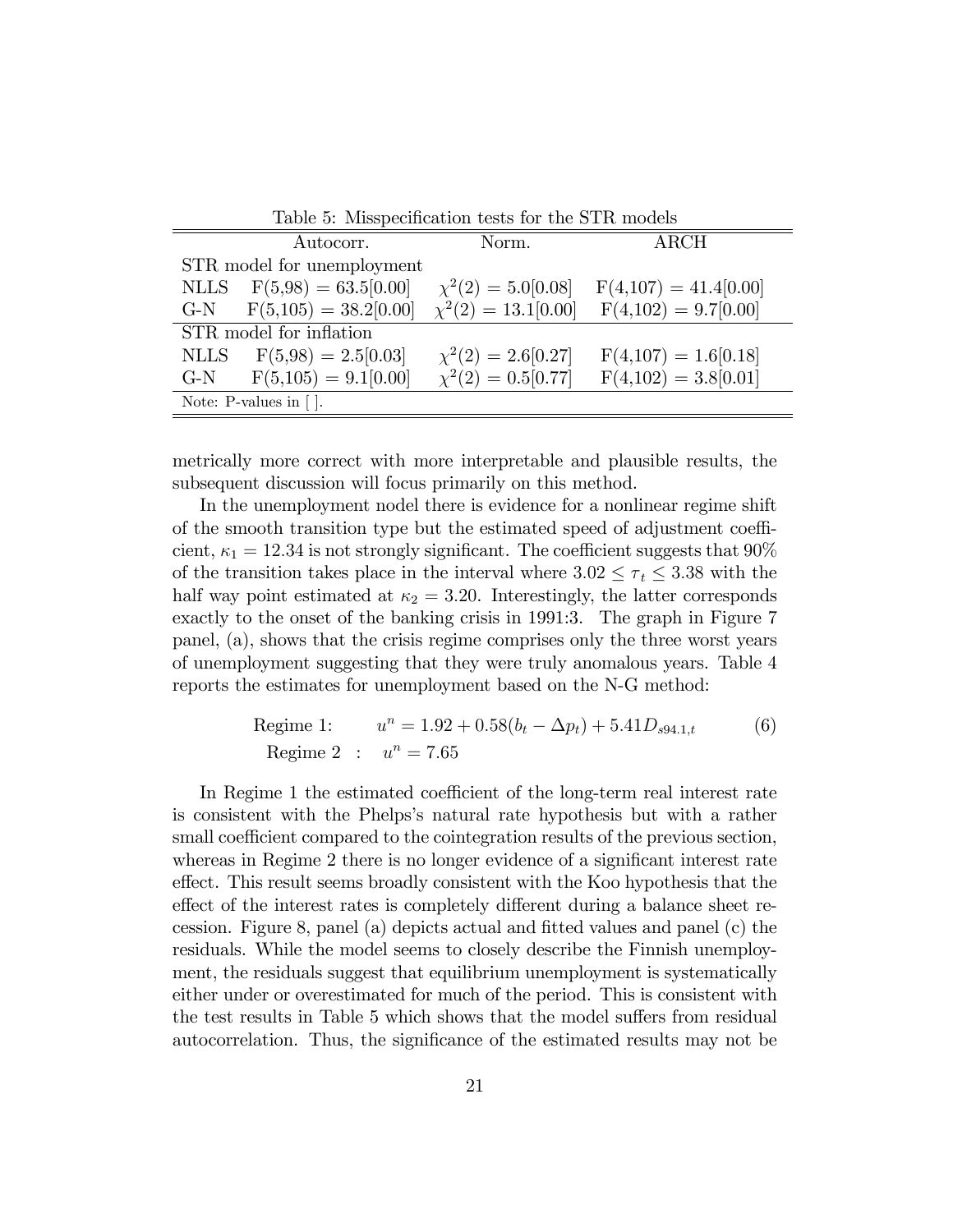

Figure 8: The graphs of fitted and actual unemployment the scaled residuals (left hand side panels) and of inflation rate (right hand side panels).

totally reliable and we shall, therefore, try to address this problem in the next section.

The lower part of Table 4 reports the estimated Phillips curve relationship for the inflation STR model

$$
\begin{aligned}\n\text{Regime 1} & : \quad \Delta p_t = 3.39 + 0.26b_t \\
\text{Regime 2} & : \quad \Delta p_t = 0.18 - 0.22(u_t - u_t^n)\n\end{aligned}
$$

In Regime 1, the gap effect of the Phillips curve could be omitted altogether, whereas in Regime  $2$  it is significant. Thus, only in the second regime shows evidence in support of a Phelps Phillips curve relationship, but also here with a smaller coefficient than in the cointegration model of the previous section. This seems to suggest that the first regime is the "non-normal" one in contrast to the second regime which seems more normal. This may not be so surprising: The first regime covers both a period of financial regulation, 1982-1985, and a period of Önancial deregulation, 1986-1990, of which the latter was characterized by an accelerating housing bubble and an overheated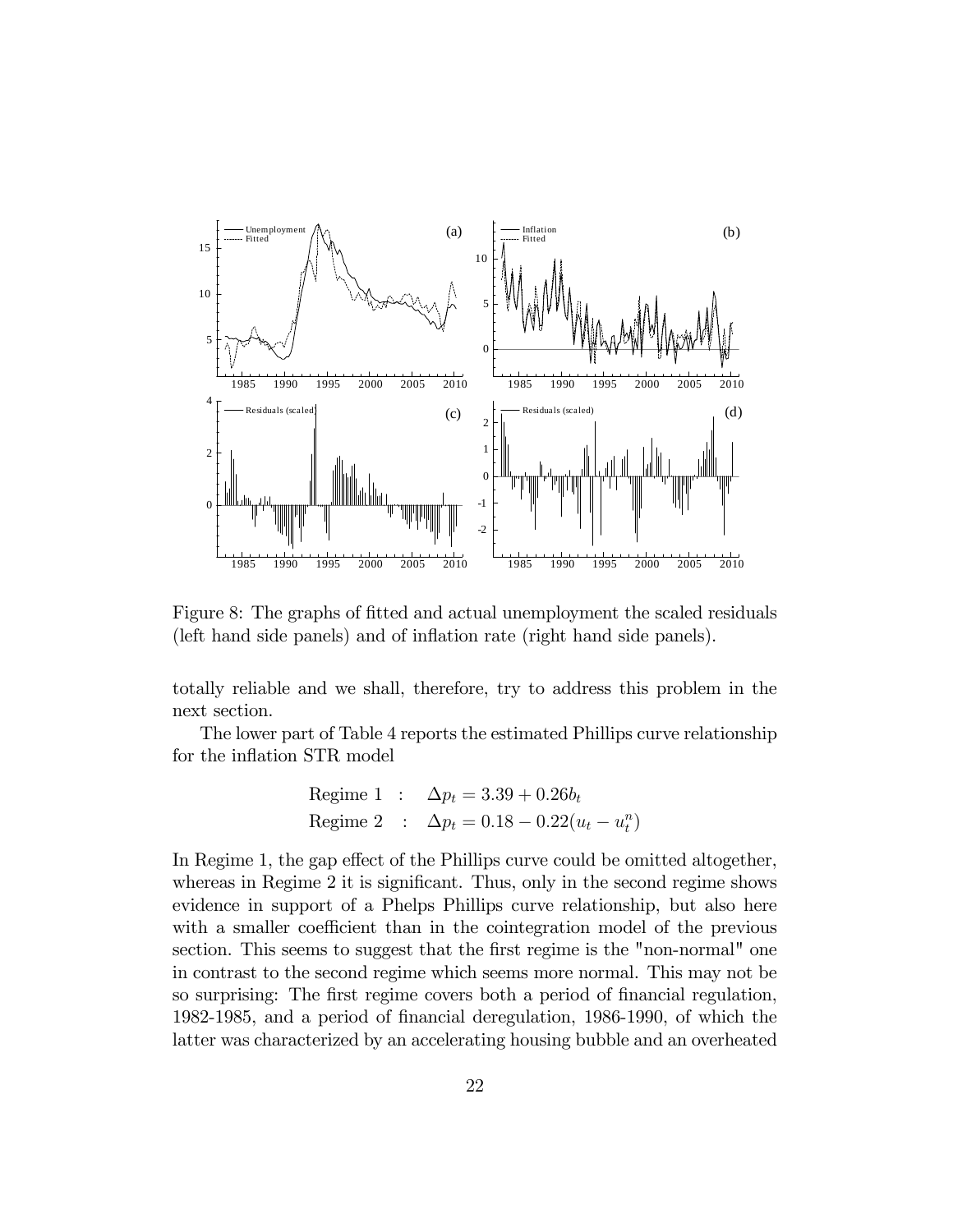economy. The speed of adjustment coefficient,  $\kappa_1 = 13.4$ , is completely insignificant and suggests a sharp shift between the two regimes rather than a smooth transition. In fact 9?% of the transition takes place in the interval where  $2.01 \leq \tau_t \leq 2.33$  with the half way point estimated at  $\kappa_2 = 2.17$ . Interestingly, the latter value corresponds exactly to the burst of the housing bubble in 1990:1. As Figure 7 panel (a) shows the second regime essentially continues for the rest of the sample period. Thus, the results suggest that the Finnish inflation rate was subject to a structural break in connection with the burst of the housing bubble in 1990:1. Figure 8 panel (b) shows that actual and fitted inflation rates follow each other quite closely and panel (d) that the residuals are moderately autocorrelated consistent with the test results in Table 5.

Altogether, the results can be interpreted to provide broad support for the Phelpsian natural rate hypothesis and for Koo's hypothesis of a weakening interest rate effect after the bursting of a real estate bubble. But the results also raise the question why the size of the coefficients differed so much between the CVAR and STR analyses. This will be addressed in the next section.

## 6 Addressing the autocorrelated residuals in unemployment

The CVAR results in Section 4 seemed broadly consistent with a Phillips curve with a Phelpsian natural rate relation, but were to some extent challenged by the STR results. The latter suggested a lower real interest rate effect in the natural rate effect and a lower unemployment gap effect in the inflation model.

Furthermore, the STR inflation model indicated that the beginning of the crisis period defined a break rather than a smooth transition to a new regime whereas the unemployment STR model showed that the period of of extremely high unemployment rates, 1991:3-1995:1, belongs to a different regime. But, while the inflation model was moderately well specified, the residuals of the unemployment model were strongly autocorrelated residuals casting doubts on the validity of the statistical inference in that model. Therefore, as a sensitivity check we re-estimated the unemployment STR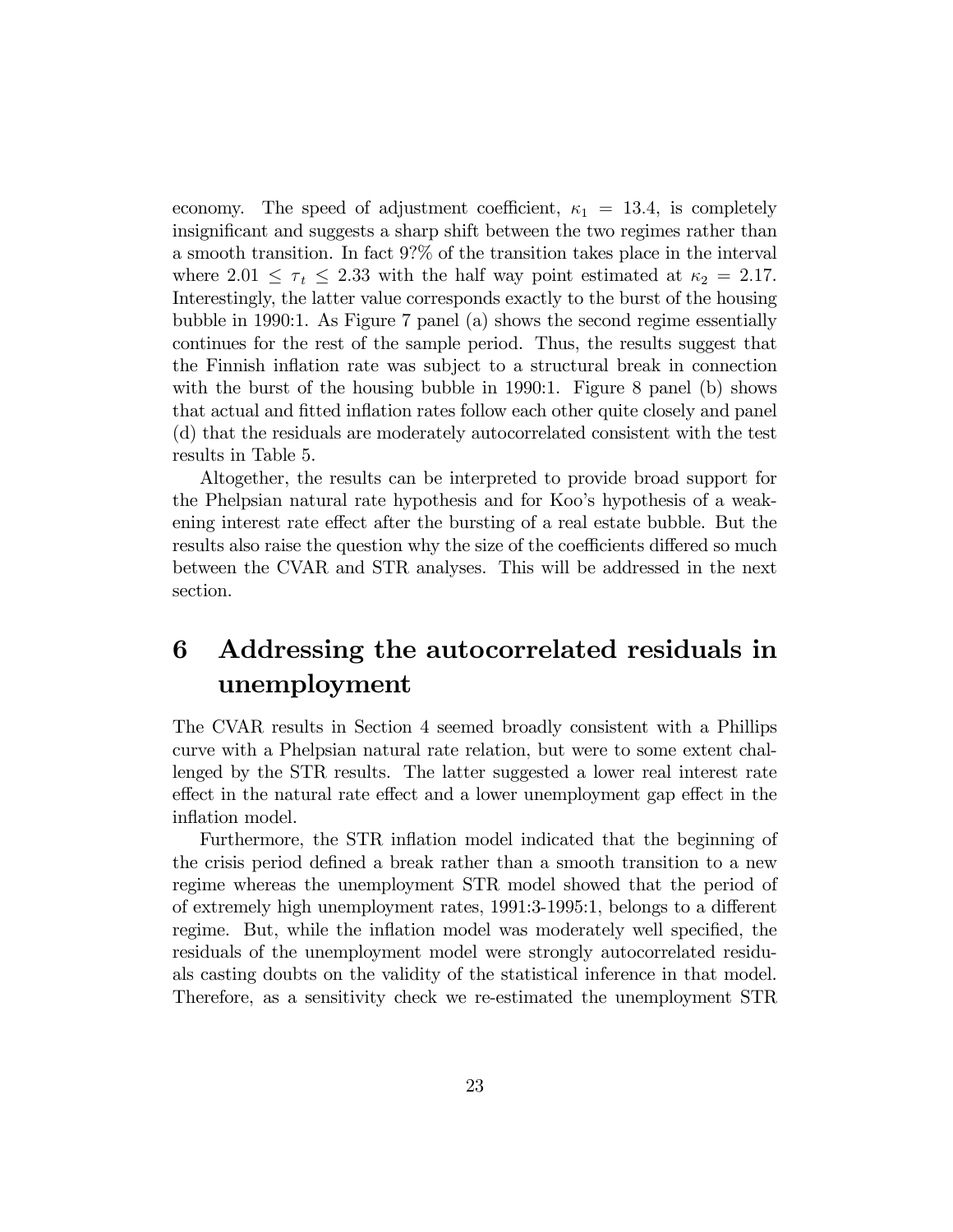Table 6: Estimated regime shift cointegration relationships for the period 1982:2-2010:4

| STR model for unemployment rate with a lag        |          |                              |               |                |               |                     |  |  |
|---------------------------------------------------|----------|------------------------------|---------------|----------------|---------------|---------------------|--|--|
| $\kappa_1$<br>$\kappa_{2}$<br>$\rho$              |          | $D_{s94}$                    | $\beta_0$     | $rb_t$         | $spr_t$       | $b_t$               |  |  |
|                                                   | Regime 1 |                              |               |                |               |                     |  |  |
| 3.64<br>2.47<br>0.95<br>(2.6)<br>(23.0)<br>(56.4) |          | $-0.79$<br>$(-4.2)$          | 1.11<br>(4.4) |                | 0.04<br>(1.5) | $-0.10$<br>$(-4.9)$ |  |  |
| Steady-state solution:                            |          | $-15.8$                      | 22.2          |                | 0.8           | $-2.0$              |  |  |
|                                                   | Regime 2 |                              |               |                |               |                     |  |  |
| 0.95<br>(56.4)                                    |          | $-0.79$<br>$(-4.2)$          | 0.70<br>(2.3) | 0.11<br>(4.81) |               |                     |  |  |
| Steady-state solution:                            |          | $-15.8$                      | 14.0          | 2.2            |               |                     |  |  |
| AR 1-5: $F(5,98) = 1.22$                          |          | ARCH 1-4: $F(4, 107) = 1.32$ |               |                |               |                     |  |  |
| Normality: $\chi^2(2) = 19.1$                     |          |                              |               |                |               |                     |  |  |
| Note: $t$ -values in $($ ).                       |          |                              |               |                |               |                     |  |  |

model (5) allowing for a lagged unemployment rate:

$$
y_t = (1 - \varphi(\tau_t))(\beta_{10} + \beta'_{11}x_t) + \varphi(\tau_t)(\beta_{20} + \beta'_{21}x_t) + \rho y_{t-1} + \Gamma S_t + \varepsilon_t, (7)
$$

where  $\rho$  is a measure of unemployment persistence. Table 6 reports the results.

With this change in specification, the autocorrelation test is now acceptable, as is the ARCH test, while normality is still rejected. It is quite interesting that the unemployment model now suggests two new regimes, one from 1982:2-1990:1, the other from 1990:2-2010:4, i.e. almost exactly the same regimes as for the inflation rate in Table 4. This should not be interpreted to mean that that the extreme unemployment years have become more "normal", only that the high autocorrelation coefficient  $(0.95)$  makes it easier to explain the persistent movements in unemployment rate and, therefore, easier to detect other changes in the cointegration properties.

Table 6 shows that it is the effect of the interest rates on unemployment that distinguishes Regime 1 from Regime 2. In Regime 1 (characterized by capital deregulation, excessive spending, fast developing real estate prices and inflationary expectations) the effect of the real long-term bond rate was insignificant and set to zero, whereas the nominal bond rate had a signifiicantly negative effect. As the bubble kept inflating the demand for labor kept increasing in spite of increasing long-term and short-term interest rates.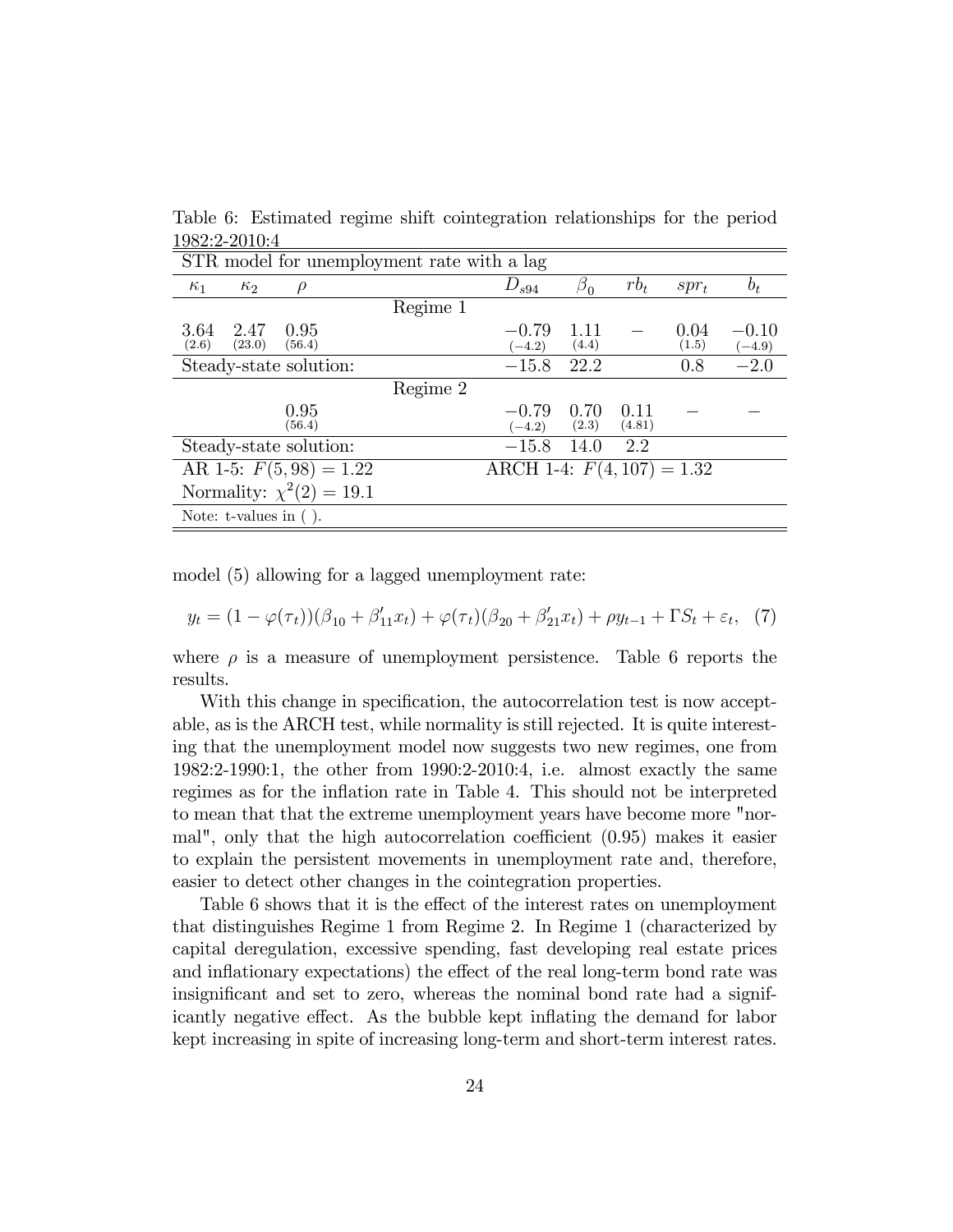Similar behavior has been seen in many of the more recent bubble economies.

In regime 2 (characterized by very high unemployment rates, re-consolidation of balance sheets both in the private and business sector, and relatively low central bank interest rate) the real long-term bond rate is positively related to the unemployment rate, whereas both the spread and the nominal bond rate were found insignificant and set to zero. The steady-state solution gives a much higher coefficient, 2.2, to the real long-term bond rate compared to the STR estimate, 0.58, in Table 4 and it is much closer to the estimate,1.8, in (4). Thus, the divergence between the CVAR and the STR estimation results for the natural rate is likely to be due to missing unemployment dynamics in the STR model.

The new results suggest that the bubble period preceding the crisis was indeed exceptional: standard economic mechanisms did not seem to be at work at all. The euphoria of the bubble period stands in harsh contrast to the painful adjustment back to more sustainable conditions characterizing the second period. Altogether the results provide strong support for the Phelps natural rate of unemployment in the post bubble period.

### 7 Concluding discussion

Finland experienced a real estate bubble almost two decades before the burst of the more recent US real estate bubble in 2007 which was followed by a large number of other similar cases around the world. Can we learn anything useful from the Finnish experience? While every country has her own idiosyncracies, we still believe there are some general lessons to be learned from our results that can shed light on the dynamics of inflation, unemployment and interest rates in an econometrically very challenging period of post capital deregulation. With the caveat that some of the conclusions may not be robust to expanding the rather small information set, it is nonetheless the relationship between inflation and unemployment that is crucial for a balanced mix between fiscal and monetary policy.

Our approach was first to learn about the basic mechanisms based on a linear CVAR. Provided the correct mechanism is non-linear, the CVAR approach will of course only deliver average effects over the sample period. While it is hard to know a priori whether such results make economic sense, the first CVAR results turned out to be quite good: the estimates of the constant and the real interest rate effect in the natural unemployment rate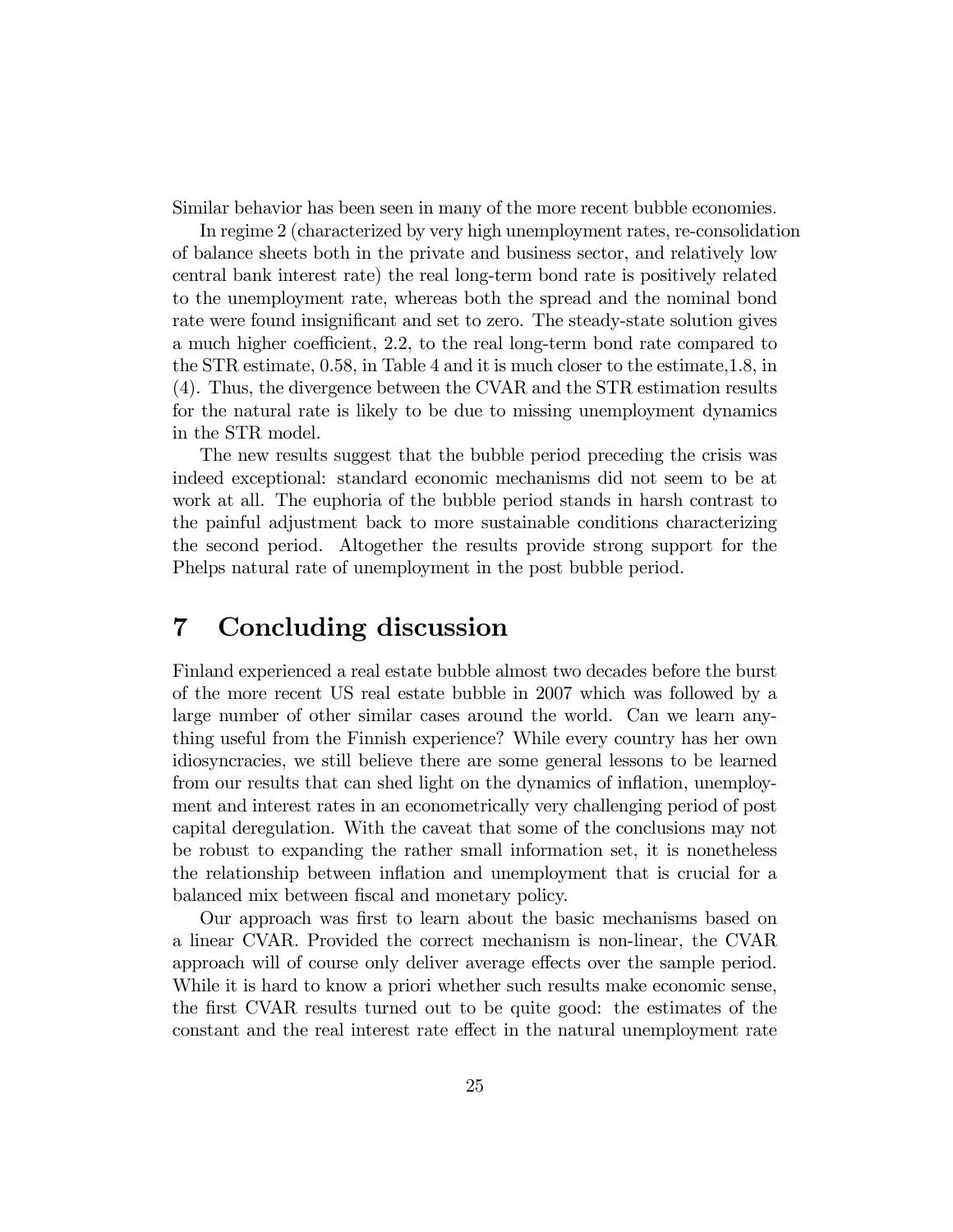relationship were plausible; inflation and the natural rate gap were negatively related, and the adjustment took place in the inflation rate equation as expected. Nevertheless, there were quite large differences between the estimates from the linear CVAR and the two-regime STR models for unemployment and inflation, respectively.

The STR results showed that the bursting of the bubble defined a structural break for inflation rate rather than just a regime shift. When the STR model for the unemployment rate was respecified by including lagged unemployment, the results suggested a similar regime shift at the time when the bubble burst.

Altogether, the results provide empirical support both for the Phelps Phillips curve with the natural rate being a function of the long-term real interest rate, for the Frydman and Goldberg IKE hypothesis of pronounced persistence of the real interest rate and the interest rate spread as a result of financial speculation, and for the Koo hypothesis of the weakening effect of central bank interest rates for economic activity in a balance sheet recession.

Interestingly the results also suggested that CPI inflation, contrary to unemployment, has not reacted in any significant way to changes in the central bank policy rule. One interpretation is that the determination of consumer price ináation after Önancial deregulation has been more strongly a§ected by the pressure to be internationally competitive rather than by excess domestic demand. This would be consistent with the hypothesis in Section 2 that in an IKE world where financial speculation drive the nominal exchange rates away from their fundamental values, enterprises are forced to use a pricing to market strategy to preserve market shares. In such a world, CPI ináation is likely to be determined in a Phelpsian customer market in which labor productivity and profit shares are adjusting much more than prices. The fact that unemployment but not CPI ináation was shown to react strongly to the estimated gaps in the model supports such an interpretation.

Taken together, the results suggest that an adequate empirical understanding of inflation, unemployment and interest rate dynamics in a world of credit and capital deregulation is crucial for understanding the scope of economic policy. What works well when capital markets are regulated may be counter-productive and risky when they are unregulated.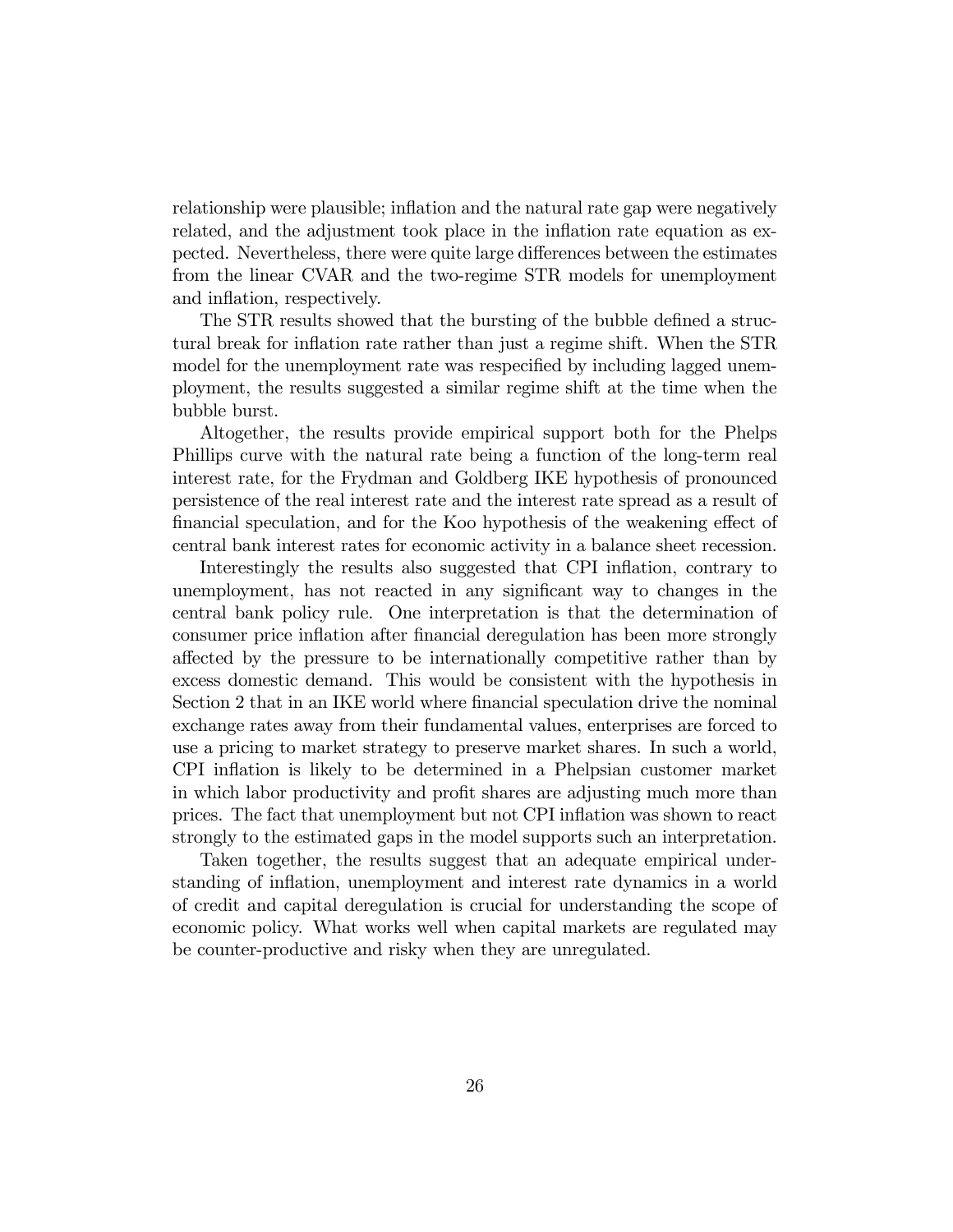## 8 Inflation, unemployment and interest rate dynamics in the period of credit deregulation

According to the STR results the second regime starts in 1990:1 and continues until the end of the sample in 2010:4. However, the CVAR results based on this sample were strongly influenced by the fact that the sample starts at a point when the economy is very far from equilibrium. We have addressed this problem by first estimating the CVAR for a sample that starts three years before the crisis erupted and then compare the results based on a sample that starts after the extreme unemployment years. The first model analysis is based on the assumption that the significant change in the Finnish economy was due to the deregulation of credit, the second analysis is based on the STR results in Table 4 which suggested that the whole period up to 1995 was exceptional either for inflation or unemployment.

The trace test finds that the cointegration rank is three in the deregulation period rather than two for the full sample. A *priori* one would expect to find more cointegration in the absense of binding regulations. The upper part of Table 7 report the results for a just-identified structure of cointegration relations based on the period 1987:1-2010:4.

The estimated cointegration relations together with the estimated adjustment coefficients tell the following story of inflation, unemployment, and interest rate dynamics in the period after credit regulation:

- 1. The Örst relation shows that ináation rate and the interest rate spread have been positively co-moving over the sample period. Inflation has been equilibrium correcting and the real long-term bond rate has reacted positively to this relation.
- 2. The second relation shows that the unemployment rate and the real long-term bond rate have been positively co-moving describing a Phelpsian natural rate of unemployment. Inflation rate is negatively affected by the unemployment gap consistent with a Phillips curve effect, the unemployment rate is equilibrium correcting, and the real long-term bond rate is positively affected by the gap.
- 3. The third relation has the property of a central bank policy rule: the long-short spread has been positively co-moving with the unemploy-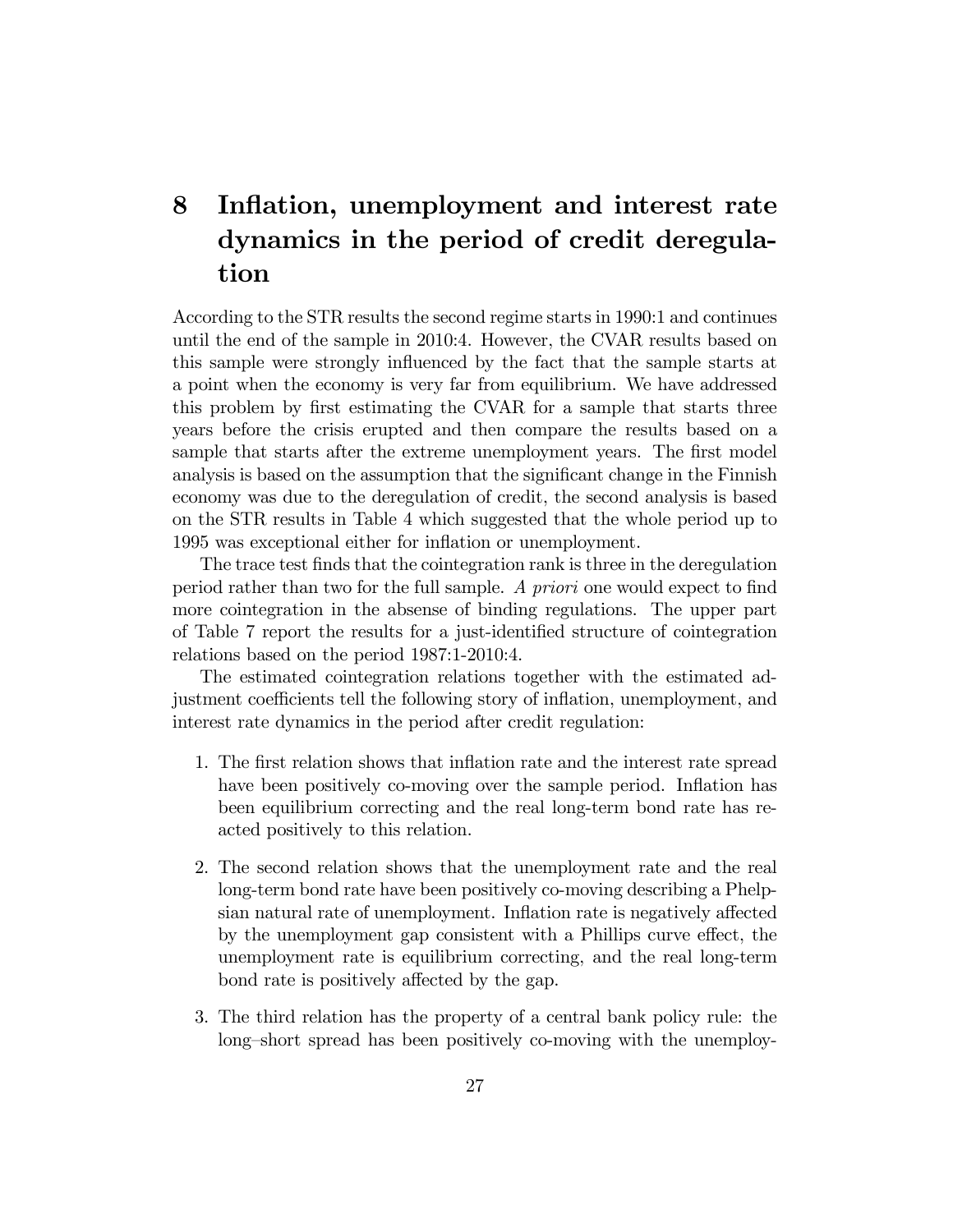|            | $\Delta p$                        | $\boldsymbol{u}$           | rb                     | spr                               | $\mu_0$                  |
|------------|-----------------------------------|----------------------------|------------------------|-----------------------------------|--------------------------|
|            |                                   | The CVAR for 1987:1-2010:4 |                        |                                   |                          |
|            |                                   |                            |                        |                                   |                          |
| $\beta_1$  | 1.00                              | 0.00                       | 0.00                   | $-0.69$<br>$[-3.07]$              | $-2.06$<br>$[-3.55]$     |
| $\alpha_1$ | $\boldsymbol{-0.39}$<br>$[-5.26]$ | $-0.01$<br>$[-0.46]$       | $\,0.42\,$<br>[5.82]   | 0.03<br>[0.65]                    |                          |
| $\beta_2$  | 0.00                              | 1.00                       | $-1.20\,$<br>$[-5.53]$ | 0.00                              | $-3.25\,$<br>$[-2.53]$   |
| $\alpha_2$ | $-0.19$<br>$[-3.78]$              | $-0.05$<br>$[-3.67]$       | 0.19<br>$[3.93]$       | 0.02<br>[0.58]                    |                          |
| $\beta_3$  | 0.29<br>[3.80]                    | $\,-0.19$<br>$[-7.72]$     | 0.00                   | 1.00                              | 0.00                     |
| $\alpha_3$ | $-0.39$<br>$[-3.06]$              | $-0.05$<br>$[-1.45]$       | 0.35<br>[2.81]         | $\boldsymbol{-0.33}$<br>$[-4.76]$ |                          |
|            |                                   |                            |                        |                                   |                          |
|            |                                   | The CVAR for 1995:1-2010:4 |                        |                                   |                          |
| $\beta_1$  | 0.00                              | 0.00                       | 0.00                   | 1.00                              | $\bf -0.82$<br>$[-4.35]$ |
| $\alpha_1$ | 0.29<br>$[1.61]$                  | $\bf -0.11$<br>$[-3.08]$   | $-0.40$<br>$[-2.33]$   | $-0.24$<br>$[-5.65]$              |                          |
| $\beta_2$  | 0.00                              | 1.00                       | $-1.80$<br>$[-13.43]$  | 0.00                              | $-3.96$<br>$[-8.98]$     |
| $\alpha_2$ | $-0.31$<br>$[-2.17]$              | $-0.18$<br>$[-6.03]$       | 0.32<br>[2.37]         | 0.01<br>[0.37]                    |                          |
| $\beta_3$  | $1.22\,$<br>$[7.47]$              | $-0.43\,$<br>$[-10.40]$    | 0.00                   | 1.00                              | 0.00                     |
| $\alpha_3$ | $-0.11\,$<br>$[-0.66]$            | 0.18<br>[4.98]             | 0.09<br>[0.53]         | $\textbf{-0.13}$<br>$[-3.12]$     |                          |

Table 7: The estimated cointegration relations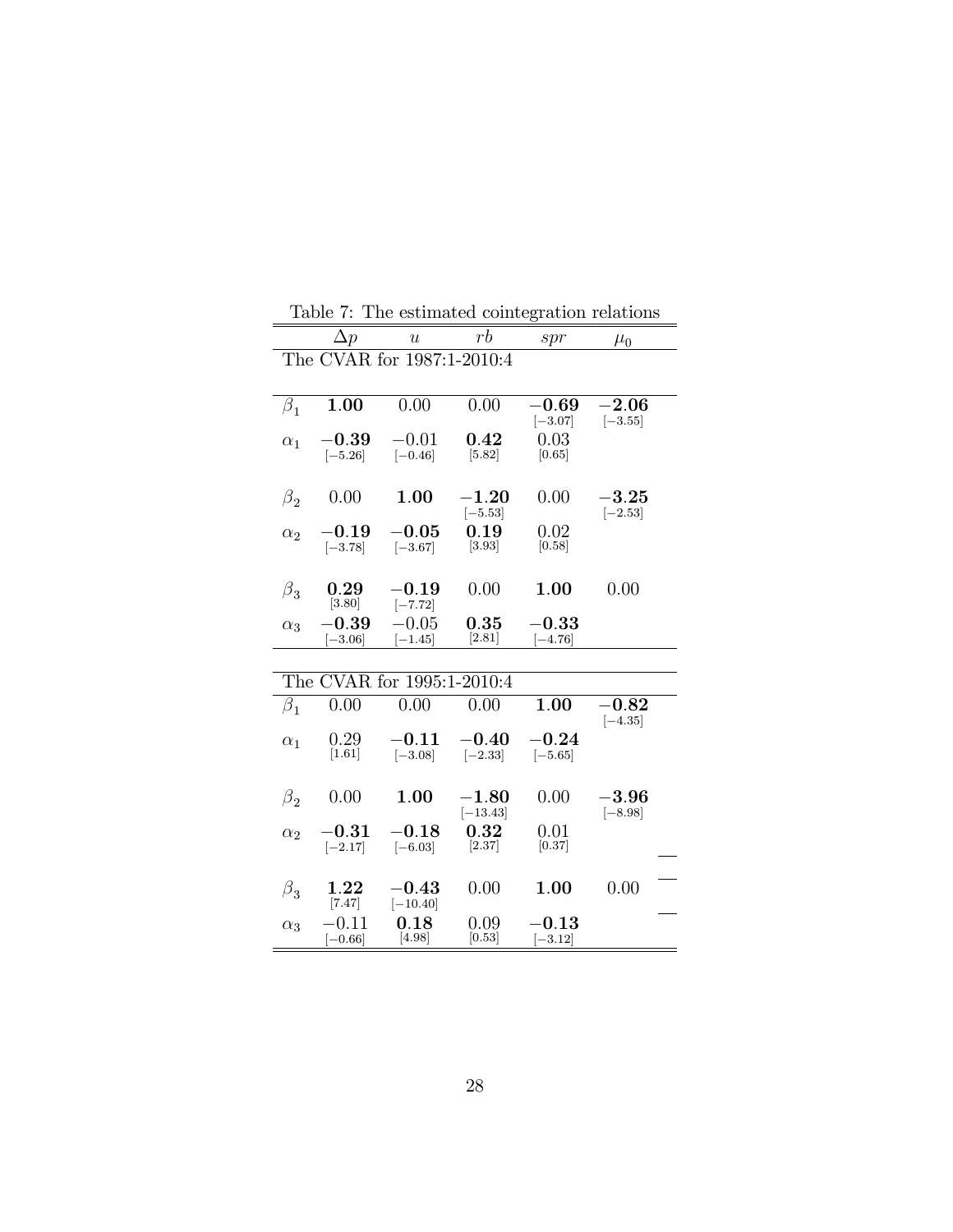ment rate and negatively with the inflation rate. The spread is equilibrium correcting, inflation has gone down when the spread relation has been above its steady-state level and so has unemployment rate, albeit not very significantly so, whereas the real bond rate has gone up.

These are all economically plausible results which are broadly consistent with the STR results. The estimate of the unemployment gap effect in the inflation STR model was  $-0.14$  and  $-0.19$  in the CVAR. The estimate of the real bond rate effect in the natural rate relation was 2.2 in the STR model and 1.2 in the CVAR.

For the second period the rank test again suggested three cointegration relations. The structure has one overidentifying restriction which was accepted based on  $\chi^2(1) = 0.05[0.82]$ . Together with the adjustment coefficients they describe the following mechanisms:

- 1. The first relation shows that the interest rate spread can be considered a unit vector in the space spanned by  $\beta$  for this period. It is autoregressive in itself and has a positive effect on the real bond rate.
- 2. The second relation describes the Phelps unemployment gap relation where the coefficient to the real long-term bond rate in the natural rate relation is now somewhat higher than for the longer sample and closer to the STR results. Unemployment is equilibrium correcting. A positive unemployment gap has a negative effect on inflation consistent with a Phillips curve effect, but its adjustment coefficient is only borderline significant. The real bond rate is positively affected by the unemployment gap.
- 3. The third relation has the property of a central bank policy rule describing the spread as a positive function of unemployment rate and a negative function of inflation. It resembles the third relation of the longer period but the size of the coefficients has increased. This may suggest that the central bank has reacted more strongly to unemployment and inflation when the worst of the crisis is over. The term spread is equilibrium correcting. Unemployment is positively affected when the term spread is above its steady-state value, whereas inflation rate is not significantly affected.

Qualitatively the results are similar for the two periods. The largest difference is associated with the implied monetary policy rule and its effect on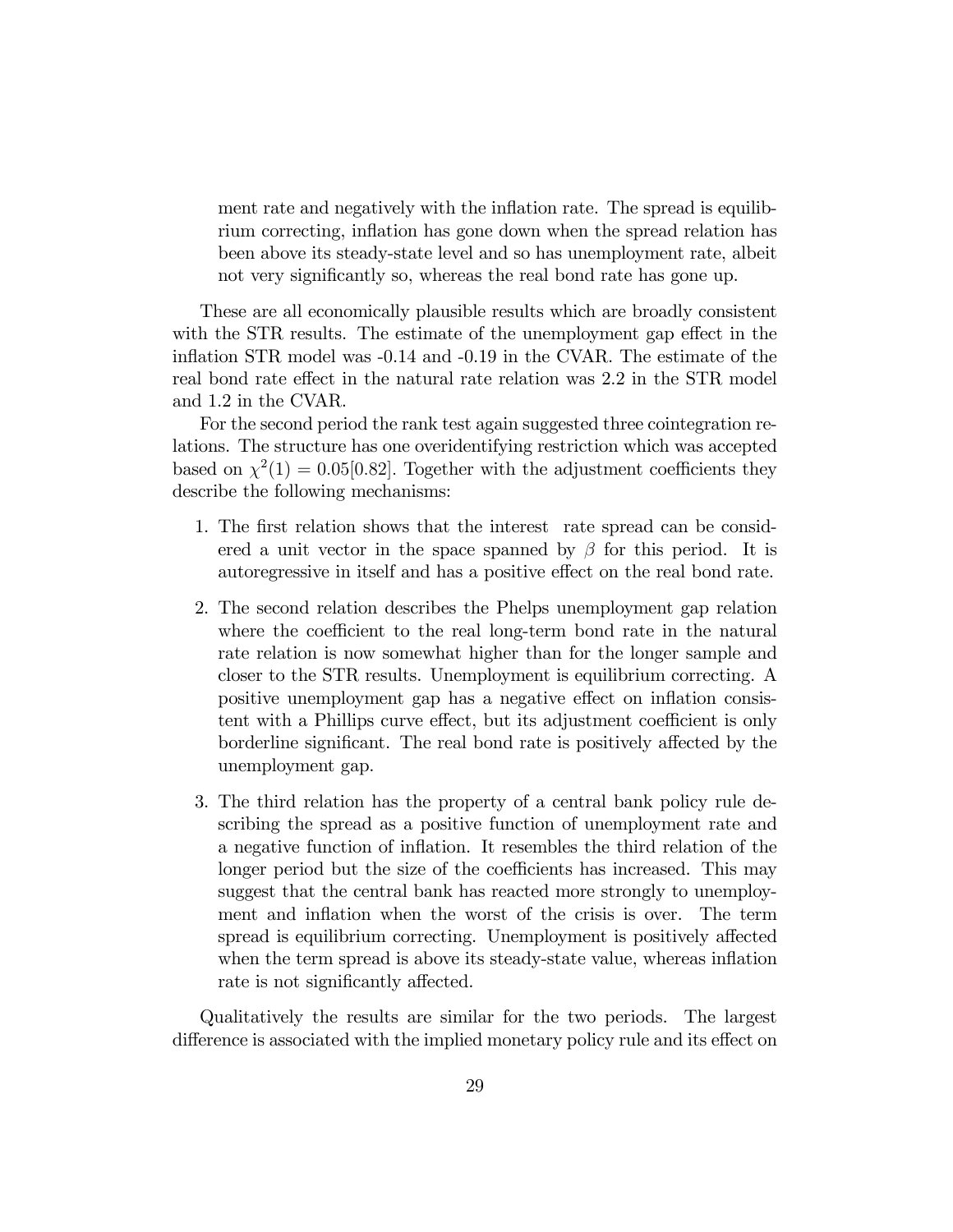the system. In the post credit-deregulation period, which includes the crisis years, unemployment is not significantly reacting to changes in the policy rule, whereas inflation is. In the second period, which does not include the worst crisis years, unemployment rate is again significantly reacting to the central bank policy rule, whereas inflation rate is not. This can be interpreted as some evidence of a Koo effect: In a period of balance sheet re-consolidation, economic activity is likely to be low independently of the level of the central bank interest rate.

As the most significant structural change in this period is likely to be associated with a major deregulation of credit and capital movements in 1986, the CVAR was re-estimated for the period characterized by credit deregulation. The new results from the CVAR and the STR models became now much more aligned to each other.

By combining the CVAR and STR analyses the paper was able to provide a plausible description of the dynamics of ináation, unemployment and interest rates in an econometrically and economically very difficult and demanding period. We found that  $(1)$  inflation and the interest rate spread was co-moving, describing a relation between actual and expected ináation, (2) unemployment and the real long-term bond rate were positively co-moving, describing a Phelpsian natural unemployment rate, and (3) the short-term interest rate relative to the long-term bond rate was negatively co-moving with unemployment rate and positively with the inflation rate, describing elements of a Taylor type monetary policy rule. The adjustment dynamics were generally plausible and interpretable.)

### 9 References

Castle, J. L., Doornik, J. A., Hendry, D. F., and Nymoen, R. (2010). Testing the invariance of expectations models of ináation. Working paper no. 510, Economics Department, University of Oxford.

Colander, D, M. Goldberg, A. Haas, K. Juselius, A. Kirman, T. Lux, B. Sloth (2009), "The Financial Crisis and the Systemic Failure of the Economics Profession". Critical Review, 21, 3.

Frydman, R. and M. Goldberg (2007), Imperfect Knowledge Economics: Exchange rates and Risk, Princeton. NJ: Princeton University Press.

Frydman, R. and M. Goldberg (2011), Beyond Mechanical Markets: Risk and the Role of Asset Price Swings, Princeton University Press.